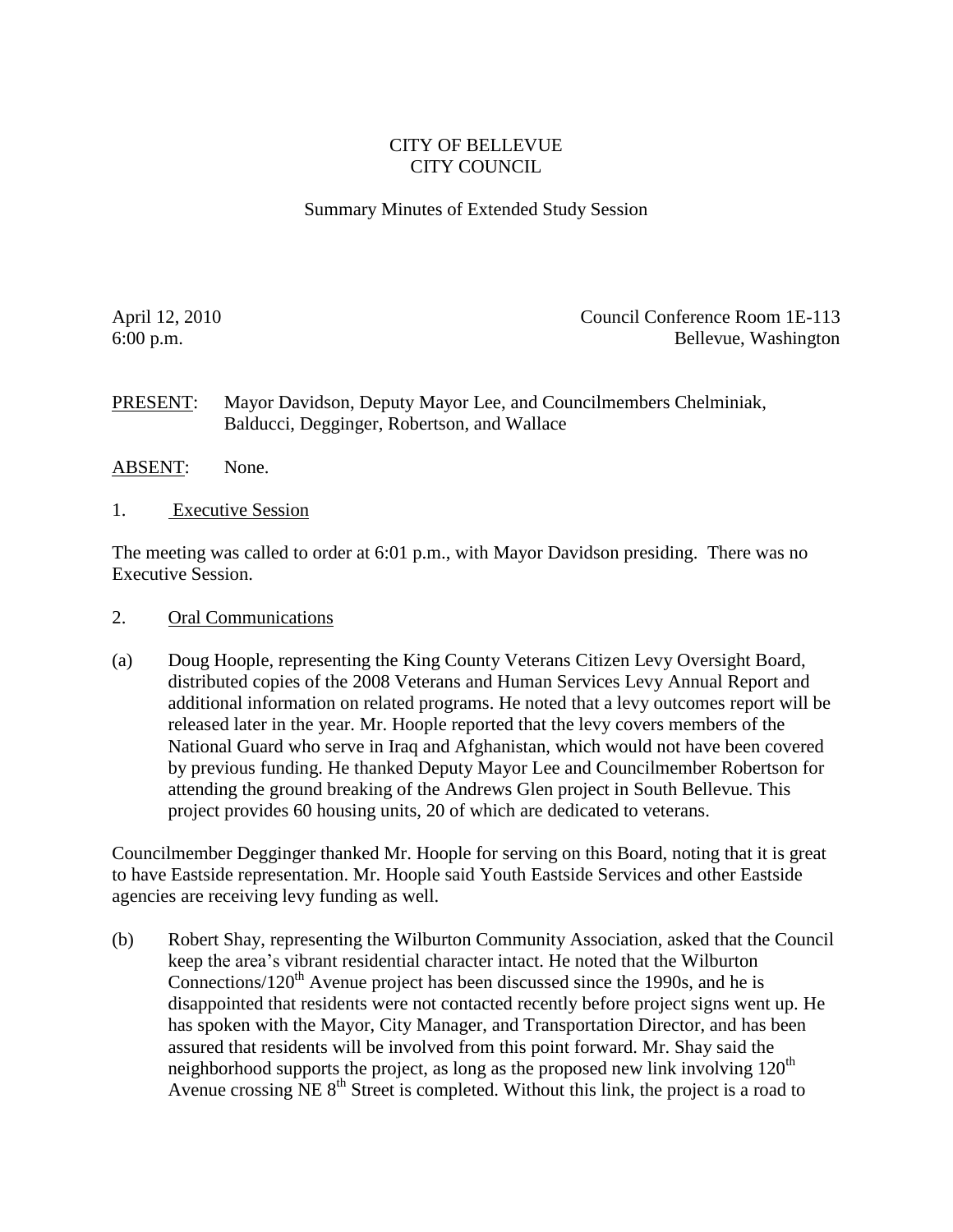nowhere. He noted concerns regarding traffic congestion if the project is not properly sequenced. He suggested first completing the link at NE  $8<sup>th</sup>$  Street, then completing the link to NE  $5<sup>th</sup>$  Street, and finally completing the extension of NE  $4<sup>th</sup>$  Street. The Wilburton Community Association wants to ensure that the Best Buy store, and its jobs, are retained.

(c) Aaron Laing, an Enatai resident, commented on the East Link light rail project. He recalled his previous testimony before the City Council cautioning them with regard to working with Sound Transit. Mr. Laing said he learned something last week that resulted from Sound Transit's previous trespassing on his property when he would not grant the agency right of entry. He noted that Sound Transit has changed support for the B3 Modified option to support for alternative B2. Mr. Laing said he met with Sue Comis, Sound Transit project manager, and others last week. He learned that Sound Transit will not consider option B7 without the Sound Transit Board's direction. Sound Transit plans to cross the Mercer Slough parallel to I-90 for future extension of the light rail line to the east, and Sound Transit will not look at noise, wetland, or other impacts associated with the B3, now B2, alignment until at least the end of the year.

Mr. Laing opined that questions and issues raised by the Bellevue City Council will not be addressed until it is essentially too late. He asked the Council to: 1) Direct staff to stop working on B3 and to start looking at B7, 2) Hire an outside consultant to review the B7 alignment, and 3) Hire a consultant to conduct noise and impact studies. Mr. Laing encouraged the Council to stick together in working with Sound Transit. He expressed concern that Sound Transit will not listen to the Council until it is unified. He urged the Council to represent the community's interests and to not let Sound Transit set its own agenda.

- (d) Bob Bengford noted that he lives near the South Bellevue Park and Ride, and access to transit is one of the best features about where he lives. He was attracted to buying his home because he knew Sound Transit planned to eventually implement light rail along this route. He noted that the closest neighbor recently expressed concern about the potential proximity of light rail. However, when told that the B7 route would bypass the Park and Ride lot, she said that outcome would be even worse. Mr. Bengford expressed opposition to the B7 alignment. He attended the previous week's Sound Transit Board meeting, and he feels certain that the Board will not choose an alignment that will bypass the South Bellevue Park and Ride.
- (e) Betsy Blackstock said she would like to present a different perspective, coming from the Sound Transit capital committee meeting the previous week. A fourth noise issue has emerged on Seattle's Central Link, which was referred to by James Irish as "general rail noise." This will require approximately \$5 million to mitigate. Sound Transit will provide notice to residents and businesses within 1,000 feet of the Central Link line. She distributed copies of an aerial photo delineating properties within 900 feet of Bellevue's proposed light rail alignments. She urged the City to conduct its own study of these impacts. Ms. Blackstock distributed a second aerial photo showing the Mercer Slough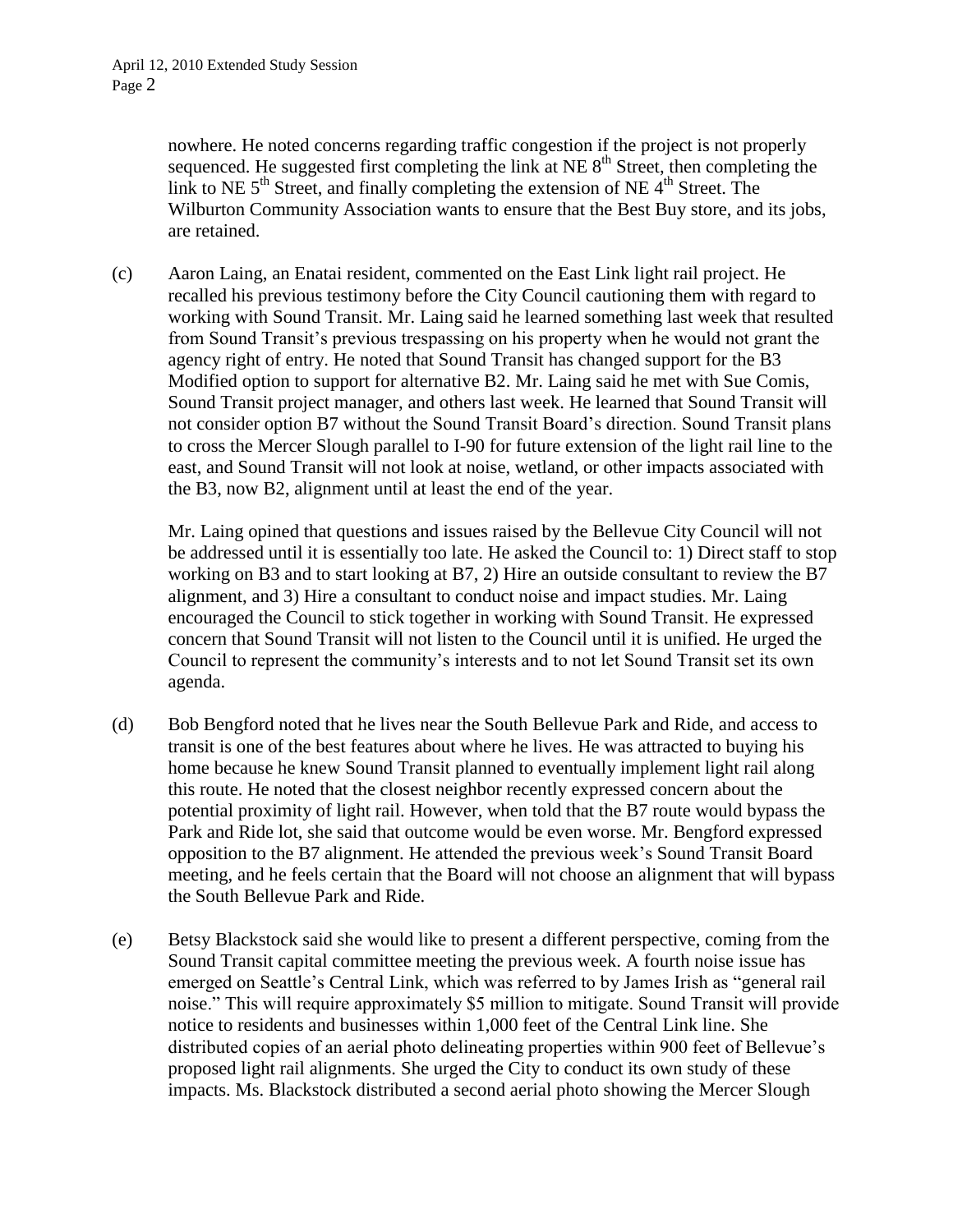wetlands and buffer. She asked the Council to question Sound Transit staff about impacts to the wetlands under the Segment B alternatives. Ms. Blackstock said the Surrey Downs East Link Committee feels there are too many unanswered questions regarding Segment B, which presents significant economic and timeline risks. She thanked Councilmember Balducci for forwarding Surrey Downs information to the Sound Transit Board. She urged the Council to fund its own study about light rail impacts, and submitted her comments in writing.

- (f) Wendy Jones, an Enatai resident, said her home overlooks Bellevue Way. She previously lived in Surrey Downs, and feels that both neighborhoods are convenient, safe, and relatively quiet. She is distressed and disappointed about the Sound Transit capital committee's stated preference for the B2 route along Bellevue Way SE and  $112<sup>th</sup>$  Avenue SE. She said this will have significant impacts to many homes along the route. Ms. Jones said her neighbors uniformly favor the B7 route. She urged the Council to continue to support the B7 option and to protect Bellevue neighborhoods.
- (g) Rebecca Sears, an Enatai resident, expressed her support for regional connections via mass transit. She supports the B2 or B3 alignments. She expressed concern that additional studies will expend funds that could be used for the mitigation of impacts.
- (h) Chris Peters recalled a 2009 City plan for comprehensive trails which specified that any link between SR 520 and I-90 should be co-located with a light rail route, which would also be co-located with the BNSF right-of-way. He noted this would be a tight squeeze, and if not impossible, it will at least compromise the character and purpose of the trail. As an additional issue, Mr. Peters said if the BNSF track were to be damaged by an earthquake and dismantled, this would eliminate one of the most important transit links for the Eastside. He urged the City and Council to tour the areas along the B7 alignment.
- (i) Gary Ritner, a resident of Brookshire Condominiums on  $118<sup>th</sup>$  Avenue SE, stated that the B7 alignment will adversely impact 170 homes in the Brookshire Condominiums and Mercer Park Condominiums, as well as additional residents along that route.
- (j) Jerry Lutz, an attorney with Perkins Coie representing Best Buy, expressed concerns regarding the impacts of the proposed extension of  $NE$  4<sup>th</sup> Street from the downtown to the east of I-405. Best Buy disagrees with City staff's assertions regarding Best Buy's ability to remain at its current site, and to date has not identified a workable alternative site. He suggested that an option using NE  $5<sup>th</sup>$  Street would make it easier to control traffic to protect adjacent neighborhoods, pending the completion of longer term projects. Mr. Lutz submitted his comments in writing, along with relevant emails on the matter.
- 3. Study Session
	- (a) Council Business and New Initiatives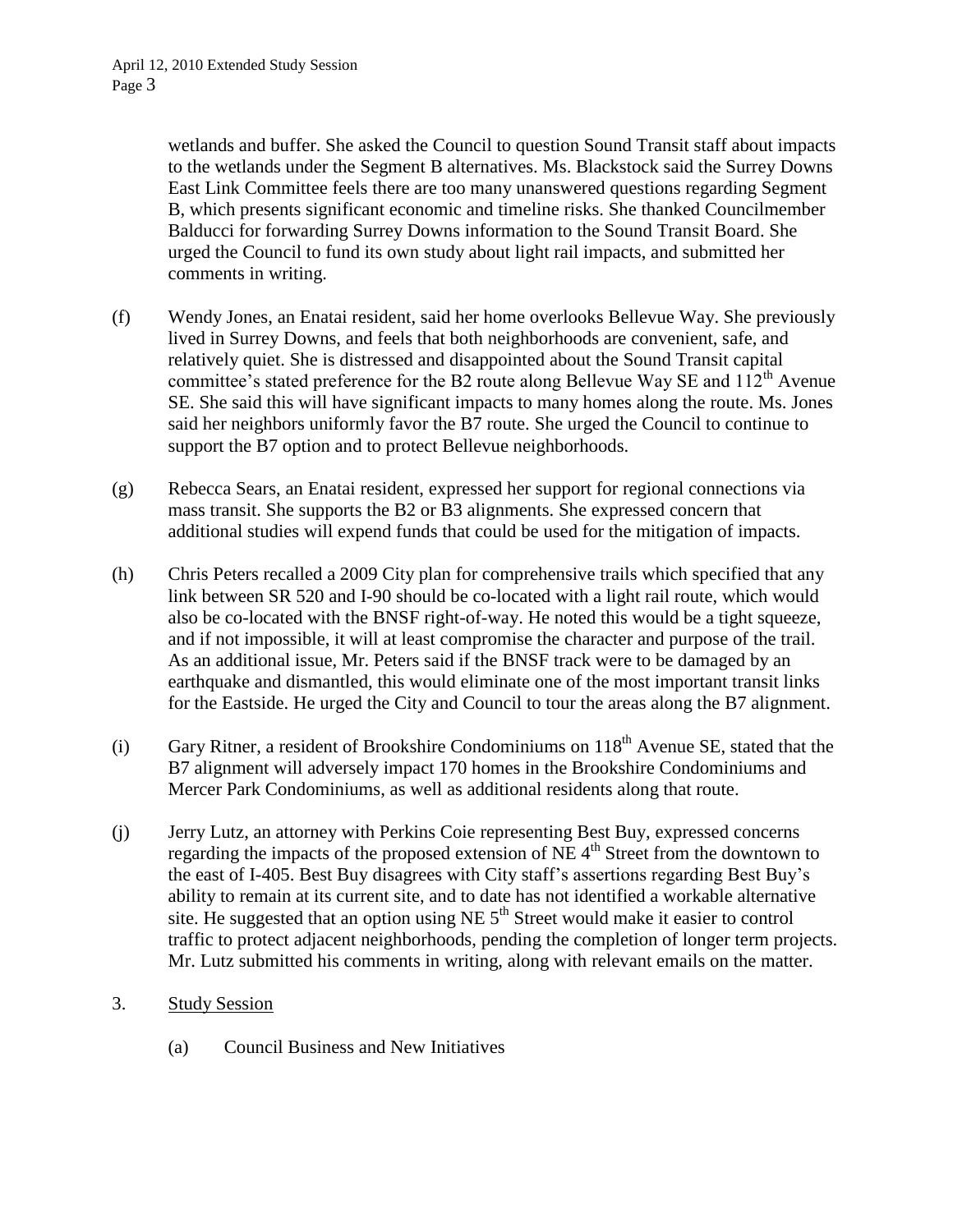- $\rightarrow$  Councilmember Chelminiak moved to reappoint Jan Stout and Michael Yantis to the Human Services Commission. Deputy Mayor Lee seconded the motion.
- $\rightarrow$  The motion to reappoint Jan Stout and Michael Yantis to the Human Services Commission carried by a vote of 7-0.
- $\rightarrow$  Councilmember Wallace moved to reappoint Hal Ferris to the Planning Commission, and Deputy Mayor Lee seconded the motion.
- $\rightarrow$  The motion to reappoint Hal Ferris to the Planning Commission carried by a vote of 7-0.

Deputy Mayor Lee reported that the City will have visitors from Sister City Hualien, Taiwan, on Friday and Saturday.

Councilmember Degginger attended the first meeting of the Transit Task Force, which is comprised of 28 representatives.

Councilmember Chelminiak attended a meeting of the Executive Committee of the Puget Sound Economic Development District, which will be reviewing regional economic cluster strategies.

(b) East Link – Downtown Bellevue Alignment Alternatives and City Council Preferences

City Manager Steve Sarkozy opened discussion regarding the Sound Transit East Link light rail project. Sound Transit staff will discuss the recommendations of its capital committee and review the planning process. The Council will be asked to review the most recent draft of a proposed Term Sheet that allows the City to move forward in a collaborative process with Sound Transit. The Sound Transit Board anticipates an April 22 decision on its preliminary preferred alternatives.

Ric Ilgenfritz, Executive Director for Project Development with Sound Transit, provided an overview of the East Link project. He explained that the Sound Transit Board asked its Capital Projects Committee to provide guidance to the Board regarding next steps. On April 8, staff provided a comprehensive report to the Sound Transit Board, which discussed the recommendations extensively. A summary of that discussion was sent to the Bellevue City Council. On April 22, the Sound Transit Board will update the preferred alternatives in order to continue working on preliminary engineering and design, as well as the environmental analysis.

Don Billen, East Link Program Manager, briefly reviewed the project timeline, noting that the Sound Transit Board is focused on updating its preferred alternative this month. Identifying a preferred alternative is a requirement for the final Environmental Impact Statement (FEIS), but it does not represent a final decision. All alternatives in the FEIS will be developed to a level sufficient for environmental analysis, which is a conceptual engineering level (5-10 percent design completion). The preferred alternative is advanced to a preliminary engineering design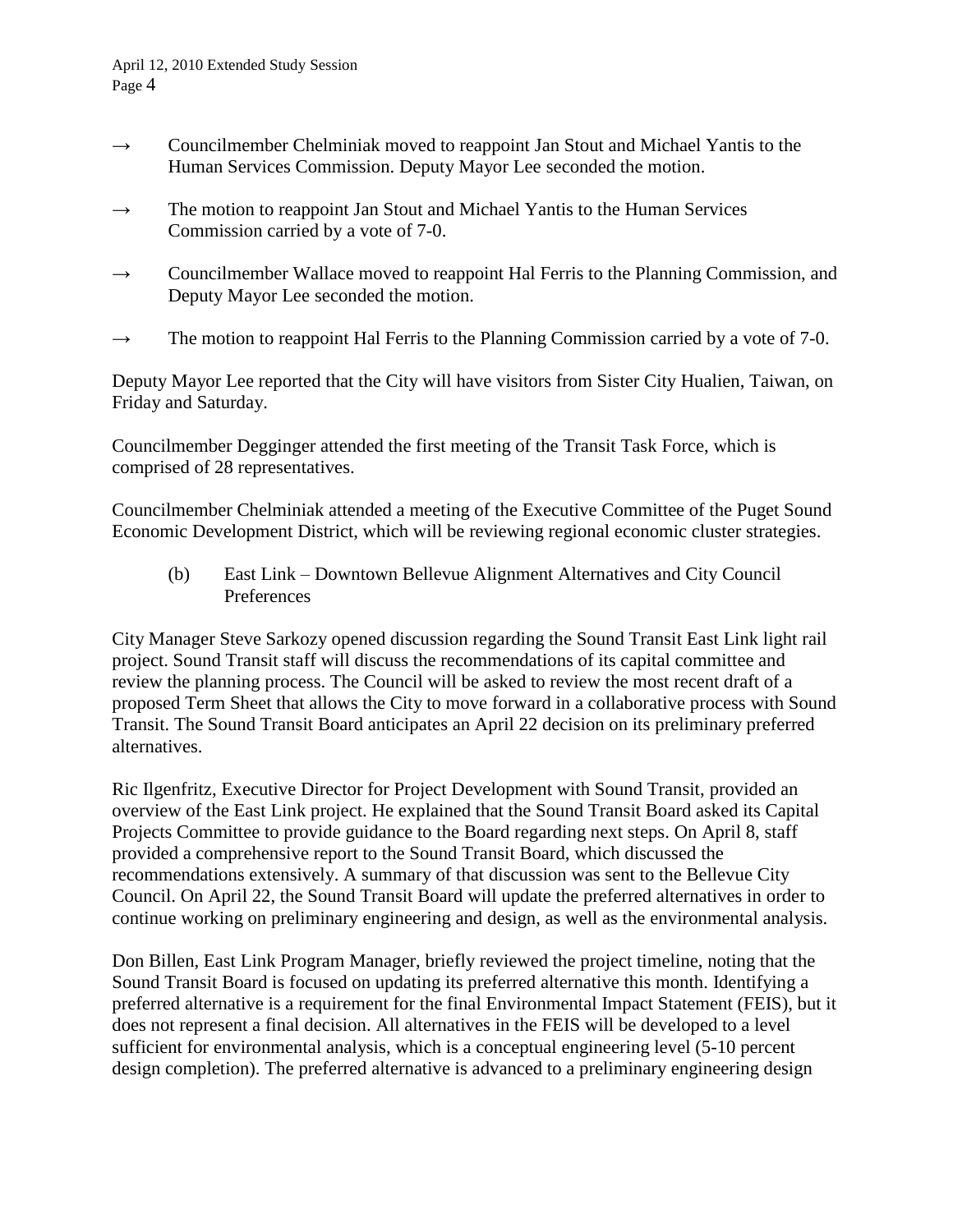level (30 percent design completion). An impact analysis (e.g., traffic, environmental) will be done for all alternatives at a comparable level.

Responding to Councilmember Wallace, Mr. Billen said most of the environmental impact analysis has been suspended because some alternatives are still in flux pending the results of the Council's work with the Sound Transit Board. All DEIS alternatives will be advanced for FEIS study. Mr. Billen said staff recommends also including the four alternatives from the Downtown Bellevue Concept Design Report.

Responding to Mayor Davidson, Mr. Billen said all 19 route alternatives outlined in the DEIS will be analyzed at a comparable level in the FEIS.

Responding to Deputy Mayor Lee, Mr. Billen said the City of Bellevue withdrew its proposed B7 Modified route, and it will not be studied.

Responding to Councilmember Balducci, Mr. Billen explained that the FEIS will perform a sufficient level of design on all alternatives in order to complete an impact analysis at a comparable level of approximately 5 to 10 percent design completion.

Mr. Billen reviewed the interim preliminary engineering cost estimate. The base project estimate is tracking within the Sound Transit Phase 2 plan assumptions. However, the recession eliminates the project reserve as well as five percent in non-construction costs from the financial plan. The current PE estimate for ST2 is just under \$2.4 billion, and revenues are down considerably. The North King Subarea, as well as the other four subareas, are down with regard to the ST2 program.

Responding to Councilmember Wallace, Mr. Billen clarified the structure of the project budget. Mr. Billen said the I-90 HOV lanes are a separate project budget in Sound Transit's financial planning. The \$2.4 billion covers building the light rail alignment from the International District Station in Seattle to the Overlake Transit Center Station in Redmond.

Responding to Councilmember Degginger, Mr. Ilgenfritz said a separate Term Sheet applies to the I-90 HOV project. Sound Transit and the State have not reached a final agreement on that project, which would provide Sound Transit with access to the center roadway for light rail service. The compensation received from Sound Transit for the right-of-way would be used to construct HOV lanes on the outside of the bridge, which is known as the R8A project. This is a separate budget within the Sound Transit Financial Plan and is not shown on this presentation.

In further response to Councilmember Degginger, Mr. Ilgenfritz confirmed that the ST2 plan included a budget for completing R8A. He clarified that the right-of-way acquisition on I-90 does not count against the East Link budget. However, the R8A project budget counts against the Sound Transit East King Subarea budget.

Continuing the presentation, Mr. Billen described the proposed B2M (Modified) alignment which incorporates aspects of the B3 Side-Running alternative along Bellevue Way and travels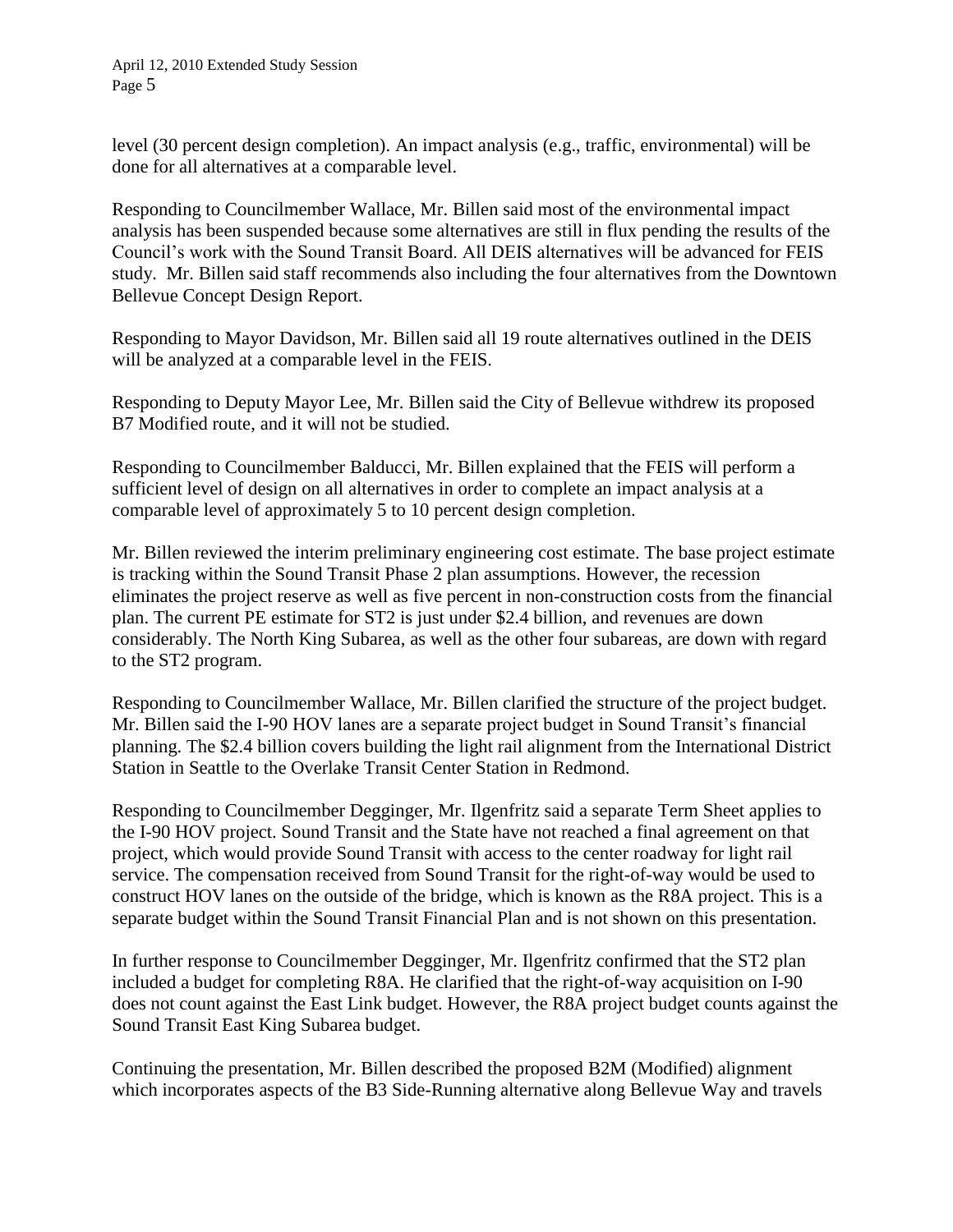on 112<sup>th</sup> Avenue into Downtown Bellevue. It connects with the C9T tunnel alignment under  $110^{th}$  Avenue, has an elevated crossing over I-405 at NE  $6^{th}$ /NE  $8^{th}$  Street into the hospital district, and then continues through the Bel-Red corridor.

Responding to Councilmember Wallace, Mr. Billen said the figures in the presentation are based on a comparison to the May 2009 preferred alternative. Mr. Billen confirmed that the current preferred alternative contains A1, B3, C4A, and D2A. The cost estimates are based on the interim preliminary engineering design, and not on the design in the DEIS.

Responding to Councilmember Robertson, Mr. Billen said anticipated mitigation costs are reflected in specific line items, allowances, or the design allowance contingency. He said the cost estimates are fully comprehensive and provide funding to address mitigation.

Mayor Davidson asked why property owners along  $112<sup>th</sup>$  Avenue, north of SE  $8<sup>th</sup>$  Street, did not receive formal notification about East Link planning.

Mr. Billen explained that alternatives involving  $112<sup>th</sup>$  Avenue were studied in the DEIS, so property owners were formally notified at that time. Since that time, there have been discussions with the City Council, as well as at least two open houses in Bellevue. Mr. Billen noted that Sound Transit's outreach staff has been hearing from the Bellevue Club.

With the financial uncertainty about alternatives involving a downtown tunnel, the consensus of Sound Transit's Capital Projects Committee was a recommendation to continue to perform preliminary engineering for an at-grade alternative through downtown Bellevue. The Committee identified  $C11A$ , an at-grade alignment on  $108<sup>th</sup>$  Avenue, as the most attractive option.

Responding to Mayor Davidson, Mr. Billen said staff is being asked to advance two alternatives for Downtown Bellevue into preliminary engineering. For South Bellevue, Sound Transit is proceeding with the normal course of conducting preliminary engineering for only one alternative.

Responding to Councilmember Chelminiak, Mr. Billen said the B3 Modified/Side-Running alternative is at 15 percent engineering. Mr. Billen confirmed that while preliminary engineering will be conducted for limited alternatives, the remaining alternatives will receive comparable levels of analysis.

Responding to Councilmember Robertson, Mr. Billen said there were multiple segments of the Central Link project in which the preferred alternatives prior to the FEIS did not become the final routes.

Councilmember Robertson noted that the B2M-C92 alignment no longer has two stations in Segment C south of NE  $6<sup>th</sup>$  Street. There is a station at  $SE 8<sup>th</sup>$  Street instead of Main Street. She stated her understanding that there was better ridership with a station at Main Street.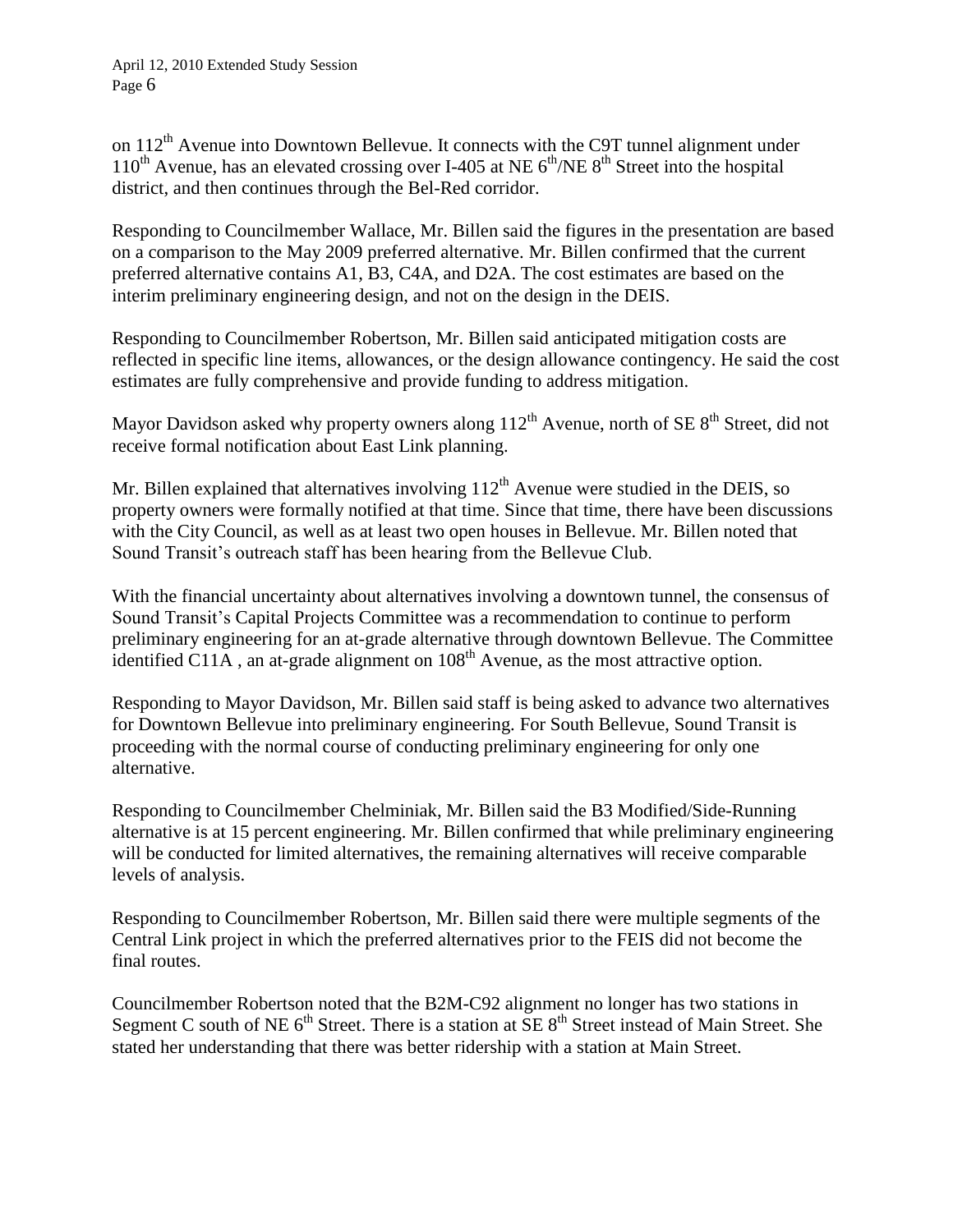Mr. Billen said Sound Transit could explore moving the SE  $8<sup>th</sup>$  Street station farther north if there was Council interest in that option.

In further response to Ms. Robertson, Mr. Billen confirmed that the analysis of noise, traffic, and other impacts will be contained in the FEIS. He said there might be a point in the process at which the technical work is completed and some information can be shared earlier than the release of the FEIS.

Councilmember Wallace noted that the Downtown Concept Design Study indicates that option C9T is \$285 million over budget. A tunnel portal on the Red Lion site is estimated at an additional \$30 million.

Responding to Councilmember Wallace regarding the transition between Downtown and the Bel-Red corridor, Mr. Billen said the estimated cost of connecting into the NE  $16<sup>th</sup>$  Street alignment is higher on the approach from NE  $6<sup>th</sup>$  Street than it is on NE  $12<sup>th</sup>$  Street. Approaching from the BNSF rail corridor and NE  $6<sup>th</sup>$  Street represents additional costs as well. Mr. Billen said Sound Transit estimates a cost difference of \$50 million to \$100 million between the B3 and B2M alternatives. For planning purposes, staff is using the midpoint of \$75 million. Mr. Billen briefly reviewed optional elements of both alternatives that affect project costs.

Responding to Councilmember Wallace, Mr. Billen said the potential elevated transition at Main Street between Segments B and C could be as high as 30 to 40 feet. The clearance could be as low as 16.5 feet with a connection to a tunnel for Segment C instead of an at-grade alignment.

In further response to Mr. Wallace, Mr. Billen acknowledged that Sound Transit did not anticipate wheel squeal on some sections of the Central Link project that are experiencing problems. The response has been to install auto lubricators that release grease onto the tracks as a train approaches, which is proving to be effective. This type of measure will be incorporated into the East Link project. Mr. Ilgenfritz noted that this is an example of the kind of new information that will be rolled into the impact analysis of the FEIS.

Councilmember Degginger questioned the comparison of acquisition costs for the NE  $6<sup>th</sup>$  Street and NE  $12<sup>th</sup>$  Street crossings over I-405. Mr. Billen said the crossing at NE  $12<sup>th</sup>$  Street is along the far northern edge of a parcel, which would require only a partial, limited acquisition. Approaching from the south in the BNSF corridor, the alignment passes directly through a structure and therefore requires a full acquisition. Mr. Billen noted his understanding that the City's NE  $15<sup>th</sup>/16<sup>th</sup>$  corridor project requires the same parcel acquisition, and this could be an opportunity for partnering between the City and Sound Transit.

Continuing, Mr. Billen reviewed segment D (Bel-Red Corridor/Overlake). Sound Transit has evaluated the potential for a retained cut alignment through a portion of the Bel-Red corridor, with a retained cut station in the Spring District. This would add potentially another \$20 million in project costs. However, the Spring District developer is proposing a public-private partnership. Sound Transit's Capital Projects Committee recommends performing preliminary engineering, with the understanding that adopting this as a final alignment would be subject to a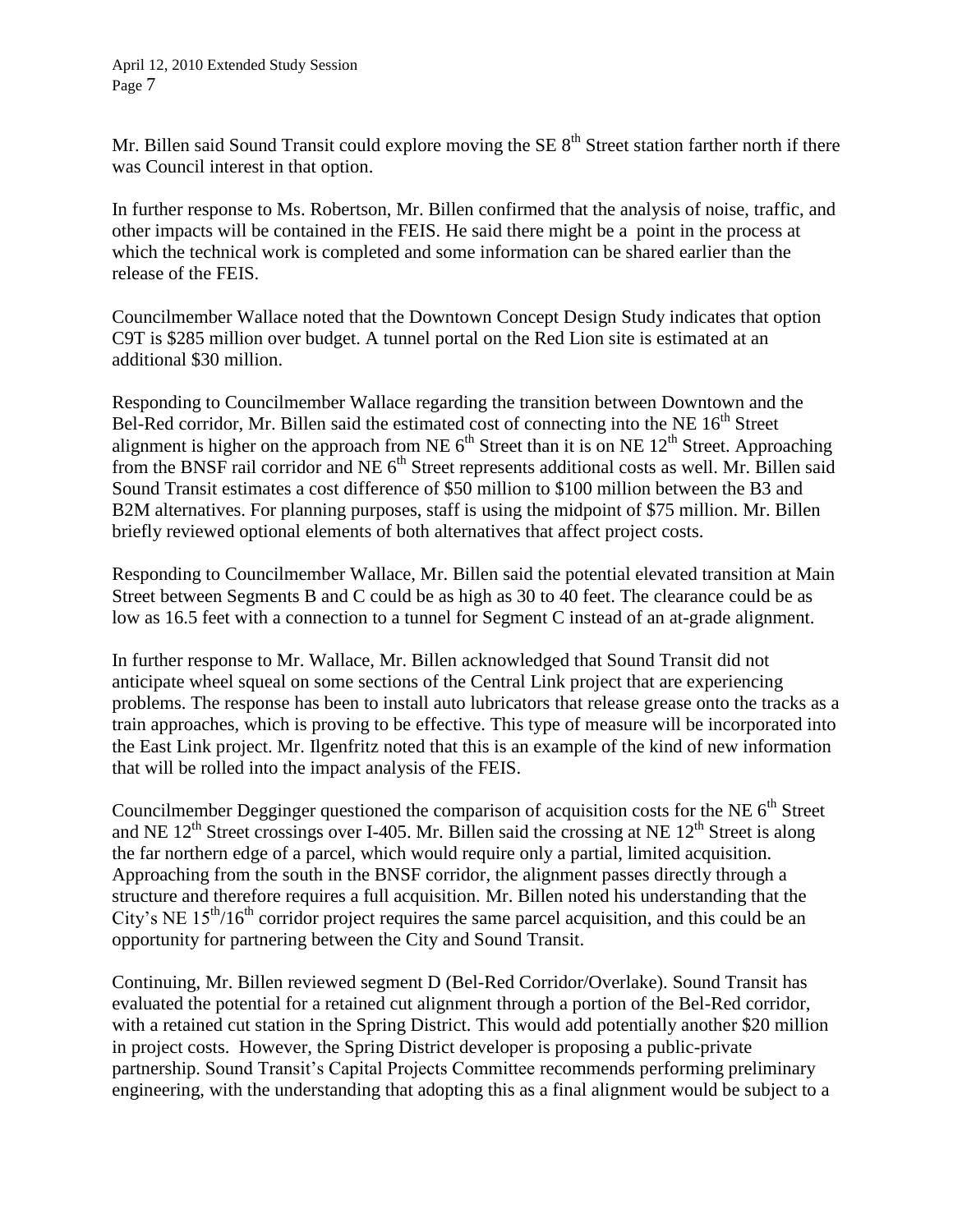public-private partnership that keeps Sound Transit's costs neutral. The City of Redmond proposes moving the Overlake Village station north toward SR 520 and modifying the alignment to follow SR 520, which potentially reduces costs. The City of Redmond is proposing its own pedestrian bridge project over the freeway.

Referring back to Segment C, Mayor Davidson questioned the potential for moving the Overlake Hospital station farther north.

Councilmember Balducci said the hospitals jointly wrote a letter asking that the station be shifted farther north, almost directly to the west of Lake Bellevue, for better access to the Hospital District. The property owner of the building with the Arthur Murray dance studio is making a proposal to shift the station slightly less farther north, next to the parking lot at some of the businesses at Lake Bellevue. The preliminary alignment shows the south end of the station touching onto NE  $8<sup>th</sup>$  Street. The specific station location can be decided at a future date.

Councilmember Balducci stated that the Bellevue Network on Aging is advocating for a more northerly station alignment, in order to provide easier access to the hospitals for older citizens. She noted the City's interest in serving the Wilburton redevelopment to the south of NE  $8<sup>th</sup>$ Street, and commented that competing interests will need to be evaluated in the future.

Councilmember Degginger stated that the Council has not discussed this issue yet. He would like staff to analyze the alternatives and to discuss them with the Council.

Responding to Councilmember Wallace, Mr. Billen said the preferred alternative at NE  $20<sup>th</sup>$ Street is an at-grade crossing. Sound Transit received a technical comment on the DEIS from City staff requesting a traffic analysis to update the Bel-Red Plan in general and to look specifically at this crossing. There is another alternative in the DEIS that is fully elevated through that corridor.

Councilmember Chelminiak noted testimony from the public earlier in the meeting that there will be a crossing of Mercer Slough with the future extension of light rail to Issaquah. Mr. Billen said there are many ways the connection to Issaquah could occur, but no plans are set at this point.

Councilmember Chelminiak questioned whether Bellevue stations are being considered as potential transfer points for future light rail expansion. Mr. Billen said the ST2 Plan includes the evaluation of extensions to Issaquah and Kirkland, and the preliminary designs include tangent sections that could be used in the future as switch locations. In further response, Mr. Billen said he would need to verify with operations staff, but his understanding is that a switch could be initiated while the train is moving, and at a distance that would allow a safe stop should a switch malfunction occur.

Deputy Mayor Lee stated that he is pleased to hear discussion regarding the potential for future transfer points.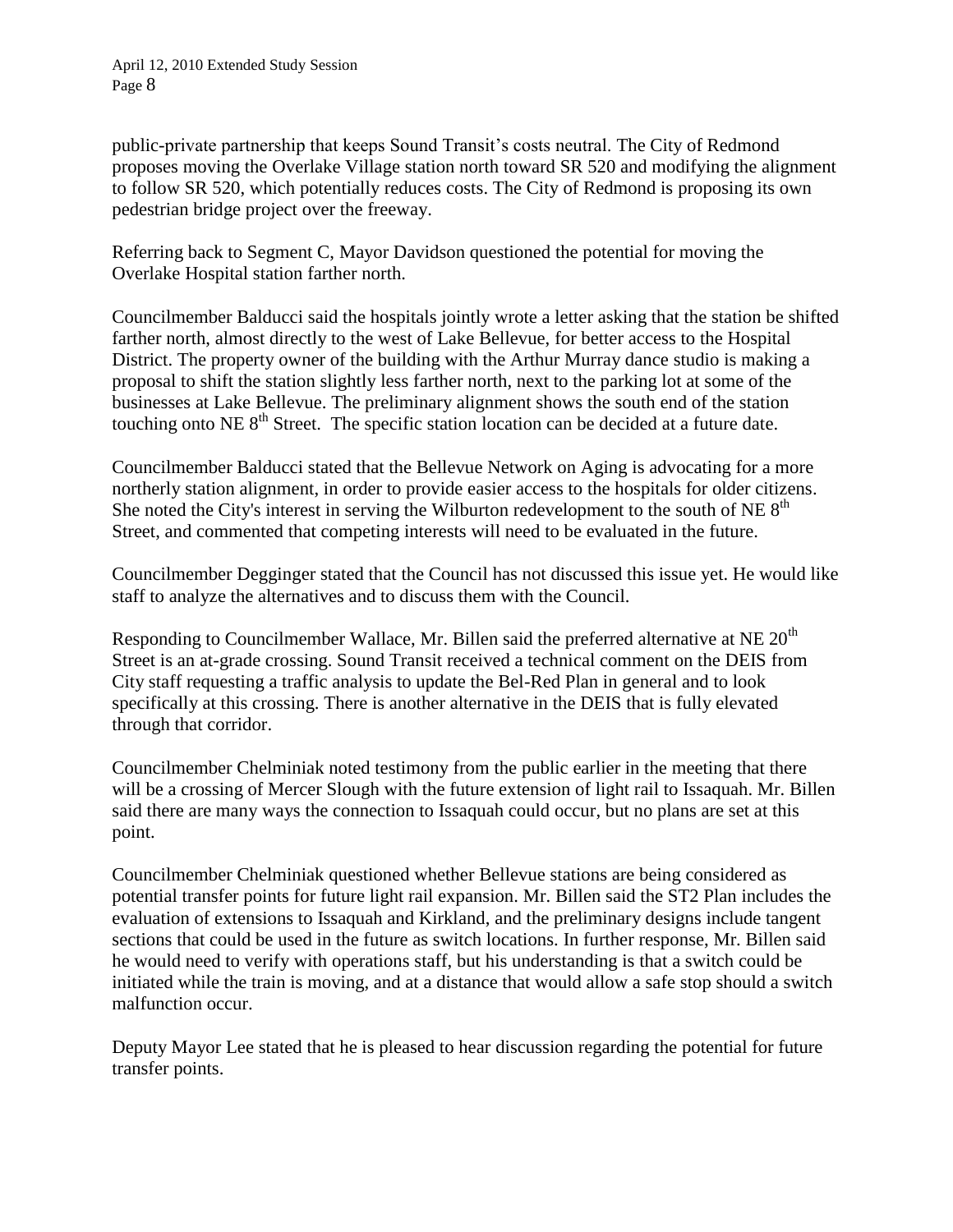Mayor Davidson said he has read the ecosystem report, and he does not understand why the B7 alternative is rated poorer than alternative B3. He noted that both are constructed over Category 1 wetlands.

James Irish, Sound Transit, said he would be happy to sit down and talk in greater detail. However, he will comment on the general differences between the two options. The South Bellevue Park and Ride already exists, so there is no wetland impact associated with the paved area within the Park and Ride facility for the East Link project. Alignment B7 runs directly across the wetlands and the construction footprint is 70 feet, or wider in some areas. The B3 Side-Running alternative is primarily located within the wetland buffer.

Mayor Davidson stated that he has walked the area, and he does not understand how the B3 Side-Running option is not considered an intrusion into the wetland. Mr. Irish explained that wetland biologists have gone into the field and completed a detailed survey of the wetland edge along the Mercer Slough. The route is clearly within the buffer for the majority of the alignment along the east side of the road.

Responding to Councilmember Degginger, Mr. Irish said the B7 construction footprint would be in effect for a number of years. He said piers would not be required to build an alignment across the Mercer Slough for the B7 route.

Responding to Councilmember Chelminiak, Mr. Irish said the DEIS indicated that construction of the B7 route across Mercer Slough would require construction equipment access via a wooden trestle. That would not cross the slough itself, but would come up either side. Those are the kinds of details to be worked out later if the B7 alternative is ultimately selected.

Responding to Mayor Davidson, Mr. Billen said there were a number of comments on the DEIS suggesting that the South Bellevue Park and Ride be moved farther south. As part of the FEIS, the engineering team will take a look at the viability of this suggestion.

Councilmember Wallace commented that an alternative involving access to the South Bellevue Park and Ride while also using the B7 alignment would be good for the Surrey Downs and Enatai neighborhoods, and could possibly be supported by the entire Council. He urged City and Sound Transit staff to study additional alternatives for combining these two key elements.

At 8:08 p.m., Mayor Davidson declared a break. The meeting reconvened at 8:17 p.m.

Councilmember Wallace stated that all four of the new Downtown alignments avoid certain impacts and are a step in the right direction. He reiterated his suggestion that the City hire outside consultants and experts to properly evaluate all of the issues (e.g., noise, environmental, costs) and provide thorough answers. He noted his ongoing concerns regarding an elevated track in the vicinity of  $112<sup>th</sup>$  Avenue and Main Street in terms of noise and visual impacts.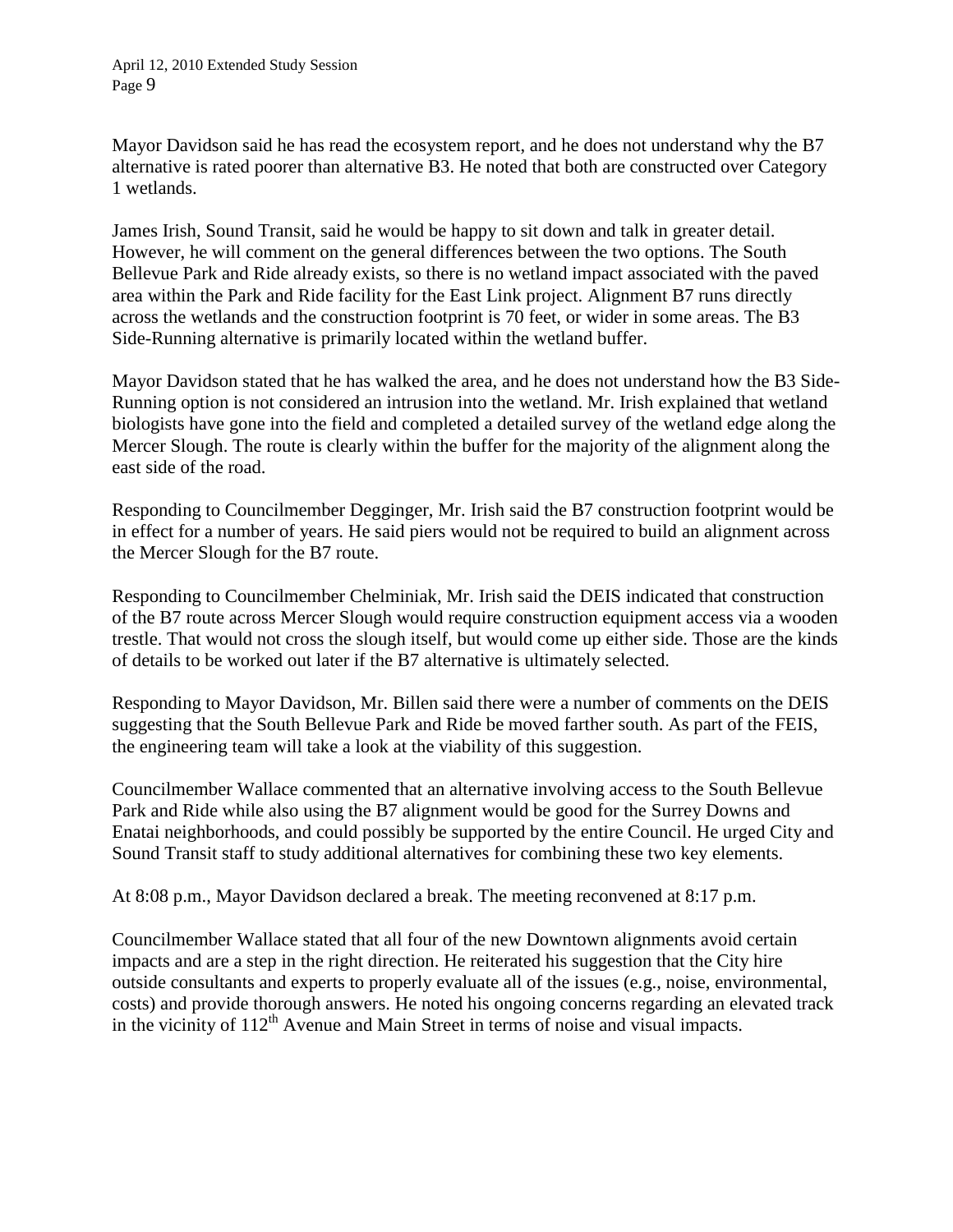Mr. Ilgenfritz agreed that more analysis is needed. The Capital Projects Committee gravitated to the B2M alternative for several reasons including impacts, direct access into the Downtown, and the opportunity to better serve the area southeast of Downtown.

Councilmember Wallace stated that protecting neighborhoods is of primary importance. He noted concerns about impacts to Surrey Downs and Enatai, and with the elevated turn at Main Street.

Responding to Mr. Wallace, Mr. Billen noted the graphic of the C11A alternative, which shows a double-tracked alignment along the median of  $108<sup>th</sup>$  Avenue NE. Mr. Billen concurred that C9A reflects lower costs than C11A. However, the walk analysis demonstrated some real advantages with two centrally located stations. The C11A option offers significant accessibility advantages over the C9A. Both will be studied further for the FEIS.

Councilmember Balducci stated that she did not hear the Sound Transit Board reject C9A, but some Board members prefer C11A because it is more centrally located and provides better service based on the walk analysis.

Councilmember Wallace suggested the consideration of at-grade stations with the C9T tunnel alignment. Mr. Billen said the cost for stations along a cut and cover tunnel, as is the case with C9T, are lower than station costs associated with a mined tunnel.

Mr. Ilgenfritz commented on the costs that would be incurred by providing an elevated station at NE  $6^{th}$  Street, coupled with a tunnel. This would involve the cost of the structure necessary to accommodate an elevated station, while also taking on all the risk associated with digging a tunnel. It would be compounding risk in that regard. The project does not avoid cost risks associated with a tunnel simply by locating the stations outside of the tunnel.

Councilmember Wallace encouraged further review to refine costs. He suggested another idea using NE  $2<sup>nd</sup>$  Street instead of Main Street for the tunnel portal, in order to avoid impacts to Surrey Downs along Main Street. This would also shorten the length of the tunnel by about 600 feet.

Mr. Ilgenfritz reiterated that the Capital Projects Committee has expressed a preference for option B2M, subject to additional study for the best way to provide a transition between the B and C Segments.

Councilmember Degginger recalled the previous value engineering analysis that identified new potential alternatives. Mr. Billen confirmed that these ideas were studied and evaluated by City and Sound Transit staff, and a determination was made that an alignment along  $112<sup>th</sup>$  Avenue would provide good access into the Downtown. Responding to Mr. Degginger, Mr. Billen estimated that further analysis of the impacts associated with the  $112<sup>th</sup>$  Avenue route will require a minimum of two months of additional work by staff and consultants. The consultants would be an integrated team to perform engineering and environmental impact analysis, with mitigation expertise being part of the team as well.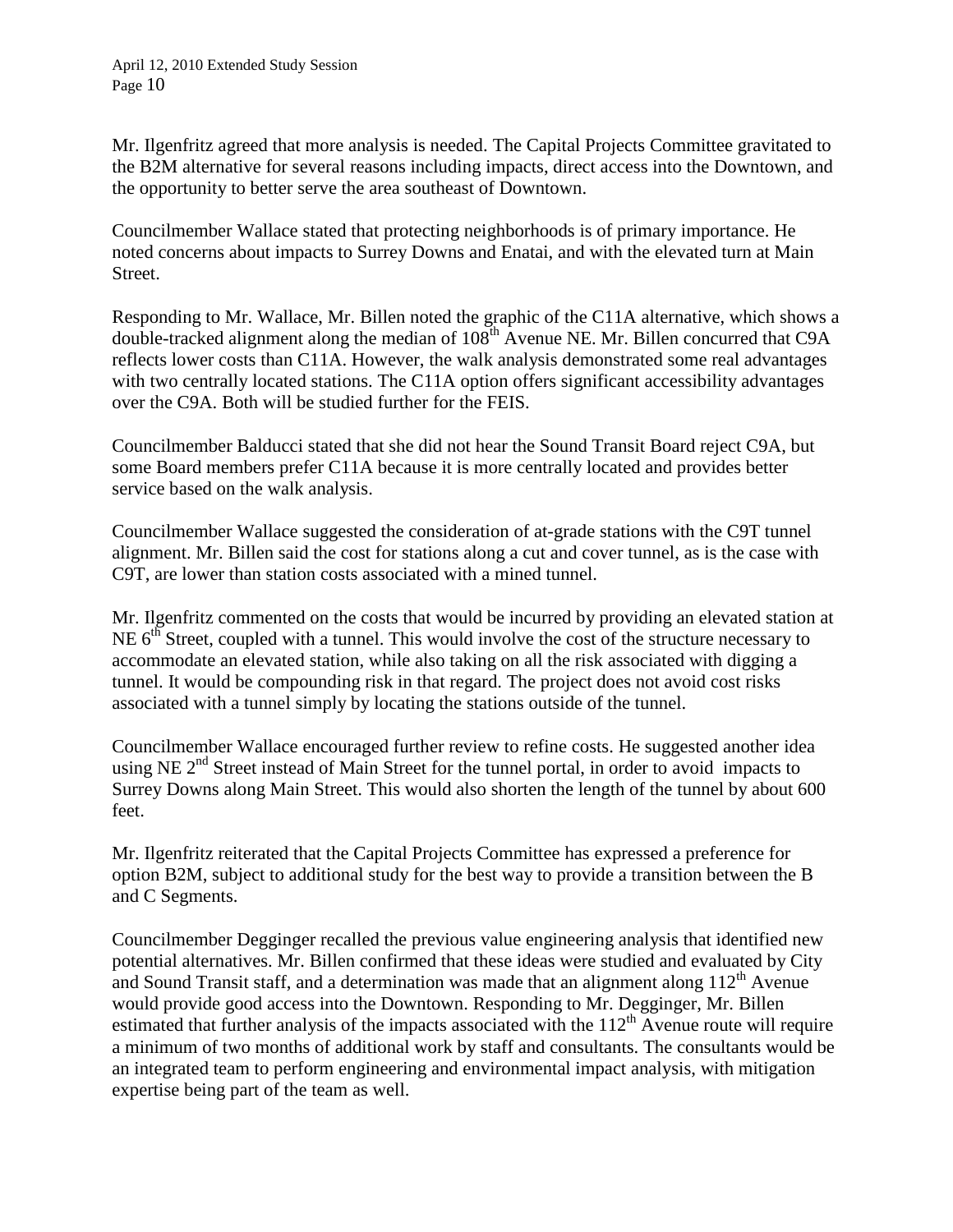Councilmember Robertson thanked Mr. Ilgenfritz and the Capital Projects Committee for recommending further consideration of C9T. She encouraged Sound Transit to look at SE  $2<sup>nd</sup>$ Street for the tunnel portal, consistent with Bellevue's vision to protect neighborhoods. She hopes Sound Transit will also further analyze a tunnel portal on the Red Lion site. She is interested in the proposal to incorporate the South Bellevue Park and Ride into the B7 alignment. Noting that the future extension of light rail could impact Mercer Slough, Ms. Robertson suggested that this should be considered in terms of planning in a way that will impact the Mercer Slough only once, if possible.

Mr. Billen said the East Link project has identified a number of possible connections but is not conducting an analysis of the future extensions to Issaquah.

Mr. Ilgenfritz said the overall Phase 2 package includes many projects, including future studies to be conducted with regard to a possible Phase 3 package. This includes studies that are looking at how best to access Issaquah and other points east of Bellevue, as well as Kirkland and points north.

Responding to Councilmember Robertson, Mr. Billen said the cost estimates will remain at the conceptual engineering design level. However, cost estimates will be updated to reflect adjustments to elements within alternatives. Ms. Robertson encouraged Sound Transit and the City to work together on studying noise, traffic and environmental impacts.

Deputy Mayor Lee followed up on Councilmember Wallace's questions, noting that he is surprised to hear that the Sound Transit Board places a priority on good downtown service. He thought cost had been the top priority. Mr. Lee feels there is some confusion about Sound Transit's priorities and expectations. He would like a summary of what Sound Transit is doing for future phases and at each milestone.

Councilmember Chelminiak questioned the size of the footprint of the South Bellevue Park and Ride. Mr. Sarkozy said it covers approximately 8.5 acres of total area, of which five acres is developed as the Park and Ride facility.

Councilmember Chelminiak asked for the meeting date last fall in which City staff presented Segment C alternatives and the value analysis work to the Council.

Responding to Mr. Chelminiak, Mr. Ilgenfritz said there are nine members on the Sound Transit Board Capital Projects Committee. Councilmember Balducci said the committee did not take a vote, but the Chair noted a consensus based on nods around the table.

Councilmember Balducci summarized the committee's perspective. She explained that the committee reviewed a table showing a series of combinations of Segment B and Segment C routes, including information about ridership, travel times, total segment boardings, East Link total ridership, and costs. The B2M-C9T combination was the second fastest, had the highest boardings, had the highest East Link ridership, and was the second most expensive alternative.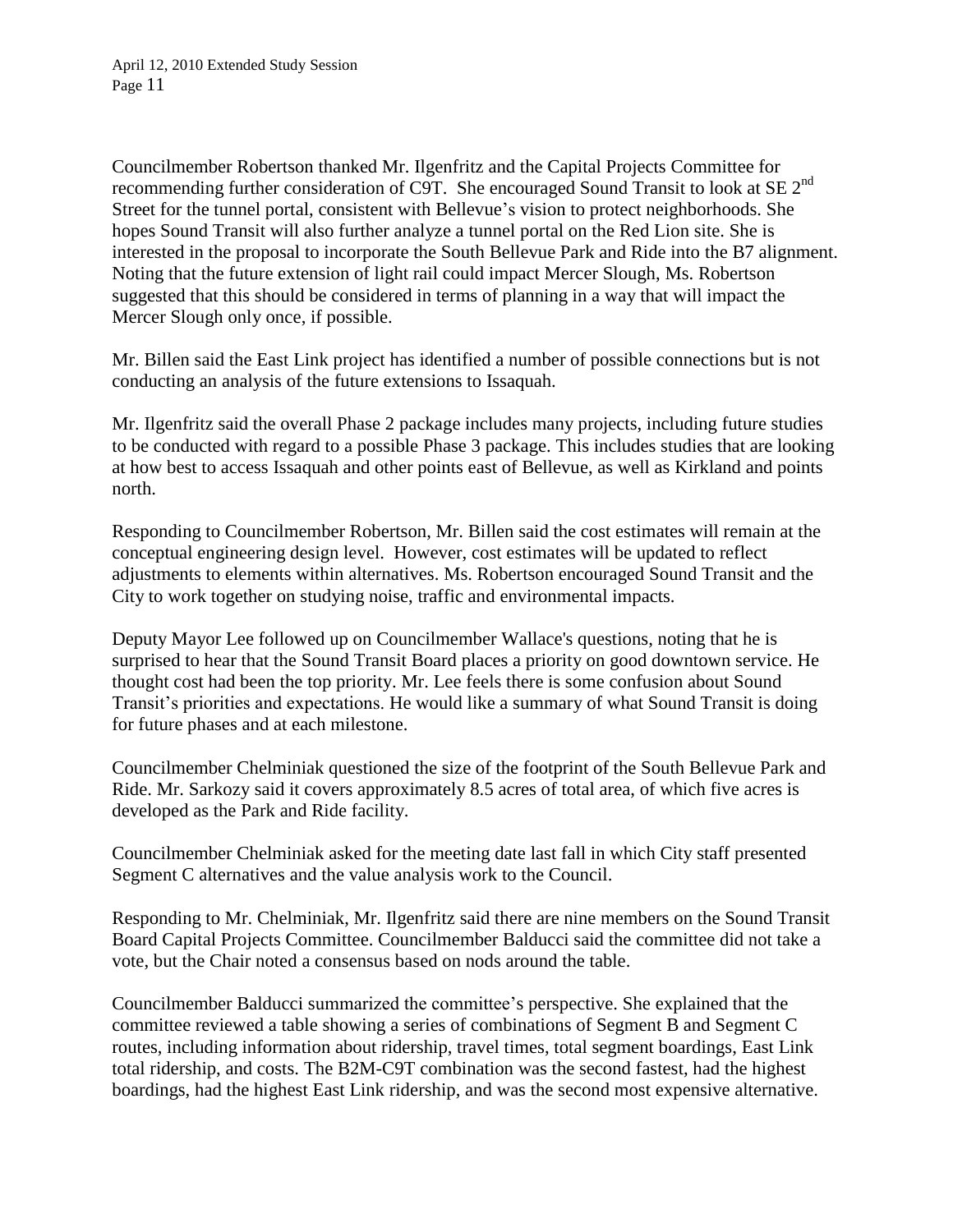April 12, 2010 Extended Study Session Page 12

Councilmember Balducci stated that this is a very good step. The City has gone from not having a tunnel to the realistic potential for a tunnel.

Deputy Mayor Lee said he feels differently about the B2M alternative, which is being presented relatively late in the process. He acknowledged that this is a complex matter, and expressed appreciation for Sound Transit's work. Mr. Lee said Bellevue needs to maintain its focus on its community priorities and transportation objectives. He noted the need to balance costs and technical considerations with social, cultural, and economic considerations. He would like to know from Sound Transit about their priorities, and to then work toward common objectives. He noted that tradeoffs and balances will need to be made, and it is important to get on the same page.

Mayor Davidson thanked Mr. Billen, Mr. Ilgenfritz, and Mr. Irish for their participation.

Mr. Sarkozy noted that the environmental review process will extend into early 2011, with information periodically coming back to the Council. Review of the B2M alternative will continue over the next couple of months. Mr. Sarkozy said the important next step is the development of a Term Sheet that is agreeable to Sound Transit to allow the tunnel option to proceed. The Sound Transit Board will select its preferred alternative on April 22. If the Board selects the C9T alternative, Bellevue will provide approximately \$150 million in contributions towards the East Link Project, in the form of access to City property and rights-of-way at no cost; one-time tax revenues that would be received by the City as a result of the East Link Project; in-kind services such as streamlined permitting assistance; and the City assuming responsibility for specific East Link capital projects that provide mutual benefit.

Mr. Sarkozy noted the draft Term Sheet provided in the desk packet, which provides the framework for funding the C9T alternative. The Term Sheet is intended to be relatively high level, providing flexibility and demonstrating a collaboration between Sound Transit and the City. Mr. Sarkozy said the Council will take action on the Term Sheet next week, in preparation for the Sound Transit Board meeting on April 22. Mr. Sarkozy reviewed the Term Sheet, and highlighted the general principles and framework for funding the C9T alternative. The menu of potential City contributions is consistent with past Council discussions. The Term Sheet will ultimately be followed up by a Memorandum of Understanding.

Councilmember Degginger stated that this is moving in a direction he could support. He suggested listing grants as a potential funding source.

Deputy Mayor Lee commented that the Term Sheet is focused on the C9T option. He questioned whether consideration has been given to a similar approach for all segments of the system. There may be other conditions that he would like to include.

Mr. Sarkozy said that the Term Sheet is aimed at gaining support for the C9T alternative on the Sound Transit Board. The Board has asked the City to provide financial considerations in order to make that option possible. Ultimately an MOU will address other segments as well.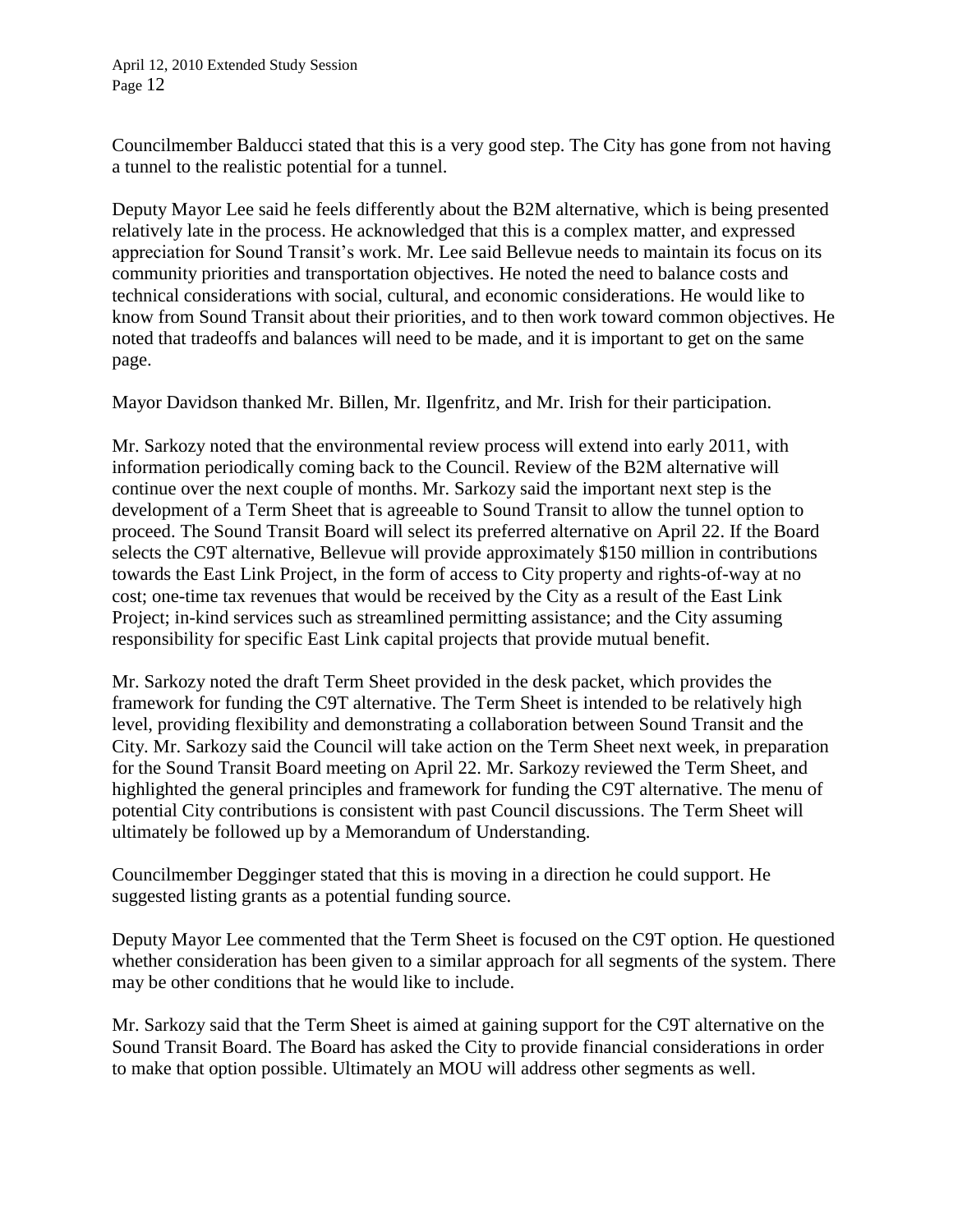Councilmember Robertson suggested adding to the menu of potential Bellevue contributions some language regarding NE  $2^{nd}$  Street since the Council is encouraging them to look at that as a potential tunnel portal location.

Councilmember Balducci reminded the Council that the Sound Transit Board's priority is to provide a project as promised to the voters that provides good service and is affordable within the budget. There are concerns about the costs of a tunnel exceeding the assigned budget and funding available in the East Link subarea. The purpose of the Term Sheet is to provide assurance that the City will participate in funding should the tunnel be selected by the Board. This will help to reassure Sound Transit that spending the next year and significant costs to conduct preliminary engineering is a good investment. Ms. Balducci said there will ultimately need to be a more detailed agreement that protects everyone's interests, but that cannot be negotiated until after the final alignment is selected next year.

Councilmember Degginger requested details about the joint analysis of alternatives. He would like a memo from staff relatively soon that outlines how these activities will be staffed, what will be evaluated, and the timetable for this work.

Councilmember Wallace stated that input from the CEO group would be helpful as the Council reviews the Term Sheet. He said it is important to know the exact costs of the entire East Link system through Bellevue, in order to understand the number that the Council is trying to solve. In looking at contributing City resources, he needs to understand what is and is not necessary. Mr. Wallace said he would appreciate any information available that will help him to get to that point.

Mr. Sarkozy said a summary of the CEO group's evaluation and recommendations is being prepared and will be distributed to the Council.

Deputy Mayor Lee said he appreciated Councilmember Balducci's comments about Sound Transit's goal of providing good service within the defined budget. He wants to know the overall system budget. He noted that the key is service, and questioned how to define service. Is it time, speed, ridership? And which combination of alignments will provide the desired level of service? Then the Council can start balancing out the quality, environmental, neighborhood, and social issues. It is important to get down to that level to know how to make tradeoffs.

Councilmember Balducci stated, with regard to Councilmember Wallace's question, that the Term Sheet defines the funding gap for alternative C9T on page 3. Ms. Balducci said she calculates the gap to be approximately \$320 million, which can be filled by a \$150 million contribution from Bellevue, \$75 million in scope reductions from Sound Transit, and \$95 million in additional fiscal capacity from Sound Transit. These numbers may not be the actual numbers at project implementation, but these are the figures that the Board will need to see in order to continue to move forward with alternative C9T. She suggested adding in contingency funds, as a way to deal with the uncertainty regarding the numbers. If costs come in lower, the City and Sound Transit could share in the cost savings, and if the costs come in higher, perhaps both would share the risk. Ms. Balducci noted that this was the approach used for the Access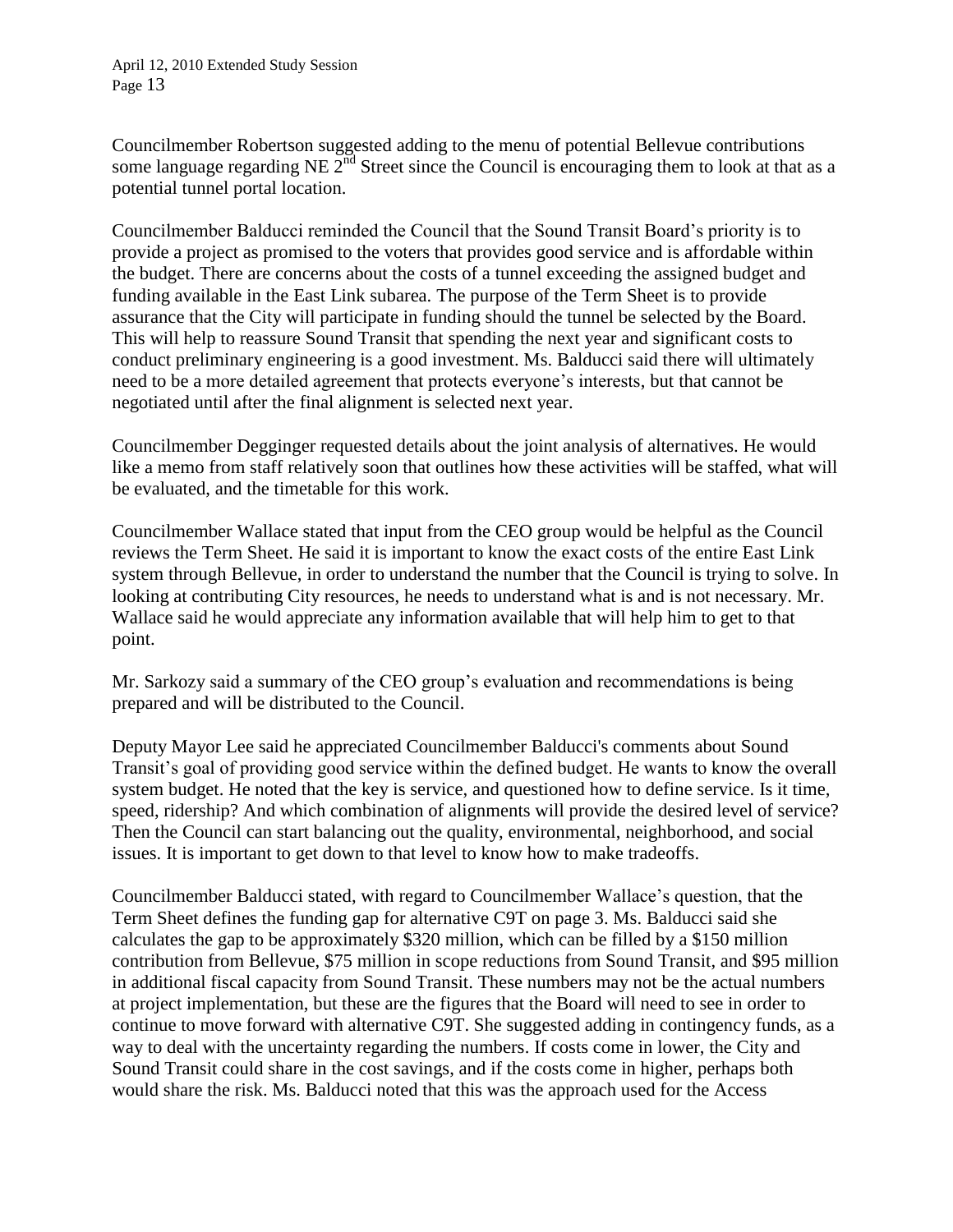Downtown project. She suggested adding language to the Term Sheet indicating that there will be some fair allocation of savings and/or risks, to be negotiated at a later date. Ms. Balducci stated her understanding that if agreeable terms cannot be articulated, it is likely that the Sound Transit Board will proceed with preliminary engineering for at-grade alignments through the Downtown.

Councilmember Degginger concurred with Ms. Balducci's comments about sharing the savings as well as the risks associated with the tunnel project.

Responding to Deputy Mayor Lee, Ms. Balducci said the Capital Projects Committee sets a high priority on providing light rail access at the South Bellevue Park and Ride. The cost savings associated with the alignment on  $112<sup>th</sup>$  Avenue is between \$50 million and \$100 million. In addition, the proposed B2M alternative appears to straighten out the curve in the B3 alternative and avoids another piece of wetland. Ms. Balducci said she is supportive of getting answers to additional questions after the final alignment is selected.

Mayor Davidson encouraged the Council to review the draft Term Sheet during the next week. The Council must be prepared to adopt a Term Sheet at next week's meeting.

(d) Update on Wilburton Connections Project

Mayor Davidson stated that the Wilburton Connections presentation has been moved forward on the agenda because it is time sensitive.

City Manager Steve Sarkozy explained that the Wilburton Connections project involves: 1) The extension of NE 4<sup>th</sup> Street between  $116<sup>th</sup>$  and  $120<sup>th</sup>$  Avenues NE, 2) Improvements to  $120<sup>th</sup>$ between the proposed NE 4<sup>th</sup> Street extension and NE  $8<sup>th</sup>$  Street, 3) Extension of NE  $6<sup>th</sup>$  Street between I-405 and 120<sup>th</sup>, and 4) Neighborhood protection measures along NE  $5<sup>th</sup>$  Street.

Transportation Director Goran Sparrman stated that the purpose of tonight's presentation is to provide context for upcoming budget discussions, and to provide an overview of items anticipated to come before the Council for action this month and later this year.

Nancy LaCombe, Capital Projects Manager, reviewed previous Council actions that established the Wilburton Connections project. Most recently on February 1, 2010, the Council authorized the amendment of the 2009-2015 Capital Investment Program (CIP) Plan to create three new projects: 1) NE 4<sup>th</sup> Street extension, 2)  $120<sup>th</sup>$  Avenue NE improvements, and 3) NE 6<sup>th</sup> Street extension.

Ms. LaCombe provided an update on the  $120<sup>th</sup>$  Avenue NE project, for which design work is 60 percent complete. Construction is anticipated to begin in late spring 2011. This project has a funding gap of approximately \$1.35 million.

Ms. LaCombe explained that an alternative has been selected for final design for the NE 4<sup>th</sup> Street extension project, which has a current consultant agreement through preliminary design. A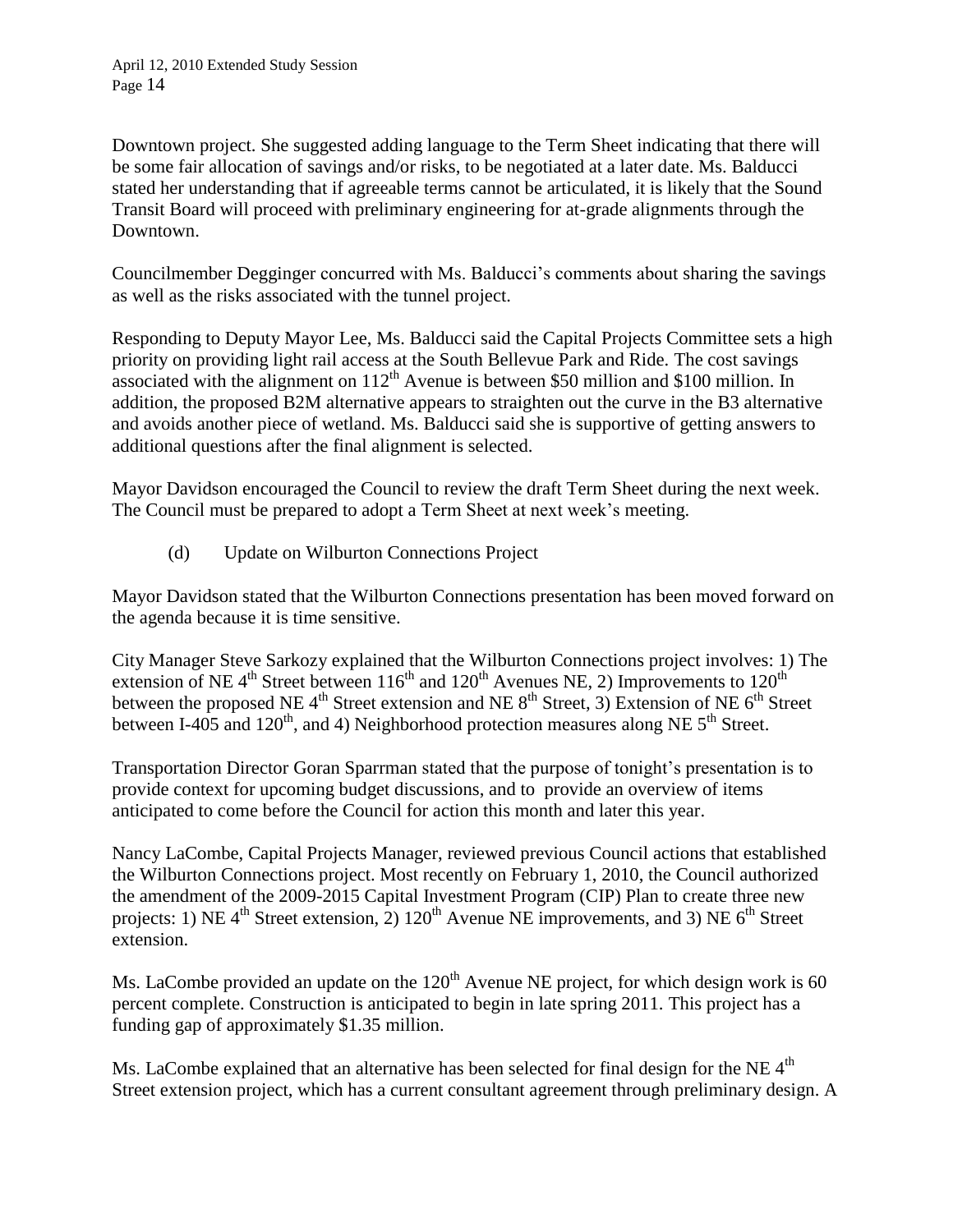contract supplement is required for final design and construction contract documents. Council action on the contract supplement is tentatively scheduled for April 19. The design is to be completed in early 2011, and construction is slated to begin in late 2011 or early 2012, pending final right-of-way negotiations/acquisition. Ms. LaCombe reviewed the selected alternative, which was scored against several criteria including roadway geometry, impacts and access to adjacent properties, impacts to the BNSF rail corridor, construction duration, traffic operations, public comment, and costs.

Ms. LaCombe explained that the preferred alternative for the NE 4<sup>th</sup> Street extension impacts the Best Buy store on 120<sup>th</sup> Avenue. There is some ability to modify the existing Best Buy structure. However, as heard during Oral Communications earlier in the evening, Best Buy is interested in maintaining the building in its current size. The preferred alternative reflects the least overall cost and is the most compatible alternative in terms of the Wilburton Village vision and community input. This project has a funding gap of \$36.8 million.

Ms. Lacombe reported that a consultant has been selected to conduct a neighborhood traffic assessment of NE 5<sup>th</sup> Street. Council action to authorize the contract is tentatively scheduled for April 19. Stakeholder involvement will begin immediately following contract authorization. Ms. LaCombe noted that the project is funded through the NE  $4<sup>th</sup>$  Street extension project, and final design and construction will be completed with the NE  $4<sup>th</sup>$  Street project.

Ms. LaCombe noted extensive public comment requesting the extension of  $120<sup>th</sup>$  Avenue NE to the north of NE 8<sup>th</sup> Street. No design work on this concept has been completed to date. The estimated cost of completing five-percent engineering work for this project is as follows: 1) NE 15<sup>th</sup> to Northup Way, \$100,000, 2) NE 12<sup>th</sup> to NE 15<sup>th</sup>, \$140,000, and 3) NE 8<sup>th</sup> to NE 12<sup>th</sup>, \$190,000. Staff supports funding the NE  $8<sup>th</sup>$  Street to NE  $12<sup>th</sup>$  Street segment for preliminary design at this time.

Ms. LaCombe reviewed the NE  $6<sup>th</sup>$  Street extension project. Requests for proposals have been issued for preliminary design, and staff anticipates the selection of a consultant by the end of April. Council action to authorize this contract will be scheduled for late May or early June.

Ms. LaCombe reviewed overall costs for the Wilburton Connections project, as well as estimated funding gaps and potential funding resources. She reviewed key Council decisions scheduled for April 19 and later this year.

Councilmember Robertson expressed support for the projects. She expressed concern about potential traffic congestion on  $120<sup>th</sup>$  Avenue if the City does not move forward with extending  $120<sup>th</sup>$  Avenue to the north of NE 8<sup>th</sup> Street. She supports locating NE 4<sup>th</sup> Street so it does not line up with NE 5<sup>th</sup> Street, in order to protect adjacent neighborhoods. She would like a solution that will keep the Best Buy business operating.

Responding to Councilmember Balducci, Ms. LaCombe said staff looked at alternatives for relocating the water detention vault between Home Depot and Best Buy. One would impact both Best Buy and the Home Depot, requiring modifications to Home Depot's structure and parking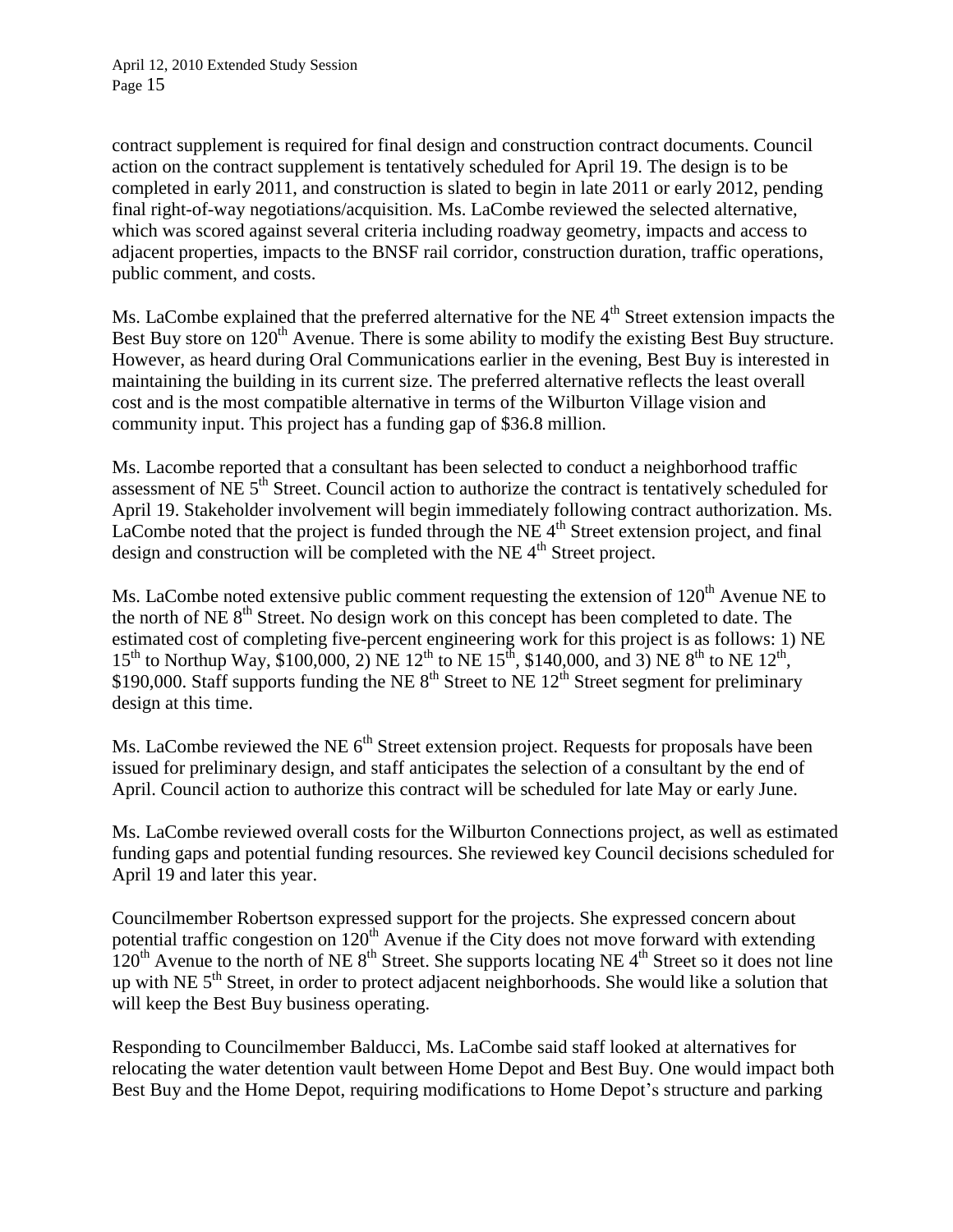lot, as well as the Best Buy structure. Options affecting both businesses involve higher right-ofway acquisition costs, and moving the detention vault triggers requirements for improving the facility. In further response, Ms. LaCombe said there was a difference of approximately \$2 million between the alternative affecting only Best Buy and an option affecting both businesses. She will provide the cost details to the Council.

Noting community support for the Best Buy business and its role as a local employer, Councilmember Balducci said she would like to explore all options to avoid impacting the store.

With regard to traffic calming, Ms. Balducci recalled the City's work with the Sherwood Forest community a number of years ago to deal with cut-through traffic. She feels confident that the City can come up with a design to provide similar protection for the Wilburton neighborhood.

Ms. LaCombe noted that similar projects have been completed at 108<sup>th</sup> Avenue NE and Main Street and at NE  $4<sup>th</sup>$  Street and  $100<sup>th</sup>$  Avenue NE.

Mr. Sparrman explained that the costs and impacts associated with potentially moving the detention tank are significant. Staff will provide the analysis and graphics associated with this aspect of the project.

Councilmember Balducci reviewed some questions she has, noting that a response could be provided later. She questioned the funding gap on the  $120<sup>th</sup>$  Avenue project. She noted that one of the charts showed \$5.6 million in potential grant monies for NE  $4<sup>th</sup>$  Street. Mr. Sparrman confirmed that those are STP funds. Ms. Balducci feels there is a fair likelihood that Bellevue will receive that money because it is number one on the STP contingency list, and the bids are coming in very low. She observed that timelines are getting tighter for expending federal dollars, and therefore the City needs to move forward with design if it is going to make use of these resources. Mr. Sparrman concurred.

Ms. LaCombe said when these projects were created in February, the  $120<sup>th</sup>$  Avenue project was not fully funded.

Responding to Ms. Balducci, Mr. Sparrman said the City has been working with KG Development for a couple of years regarding acquisitions for the NE  $4<sup>th</sup>$  Street extension. They are supportive of the project, which will allow them to develop to the full potential of the new zoning put in place for the property. There have been discussions related to a development agreement, but that agreement has not been finalized.

Responding to Councilmember Chelminiak regarding the issues raised by Councilmember Balducci with regard to the Best Buy site, Mr. Sparrman confirmed that approval of the consultant contract to be requested next week from the Council is based on the NE 4<sup>th</sup> Street preferred alternative described tonight. Mr. Chelminiak said he would like to talk with staff this week to better understand this issue and the related issue of NE  $5<sup>th</sup>$  Street.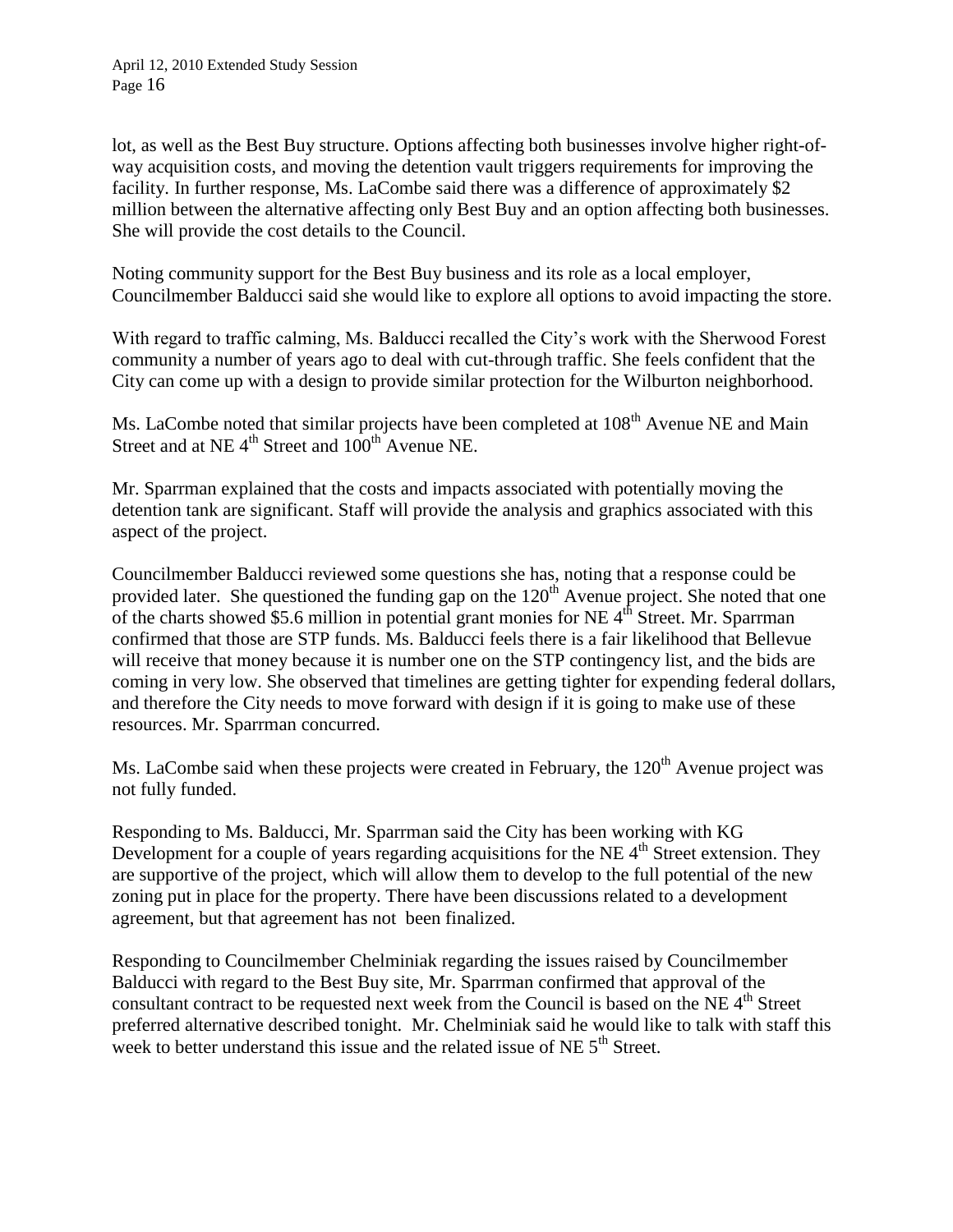Responding to Councilmember Wallace, Ms. LaCombe said the cost estimate includes compensation to Best Buy for removing a portion of the building, and remodeling the remaining structure, including the loading dock.

Councilmember Wallace questioned the impact on the analysis if Best Buy cannot reoccupy the space. He noted that a Best Buy store operates within a defined prototype size and cannot necessarily continue to operate with a smaller size.

Mr. Sparrman stated his understanding that Best Buy operates in three store configurations, and the Bellevue store is the largest. It is possible they would be able to move to an alternate configuration. He noted that Best Buy leases the building and is not the underlying property owner. Therefore, the City is involved in right-of-way discussions with the property owner. There are also federal statutes with which the City must comply due to federal monies involved in the project.

Councilmember Wallace commented on the potential for losing sales, business and occupation, and property tax revenue if the business moves out of Bellevue. He would like Best Buy to be able to find an alternate site within Bellevue, if necessary.

Mr. Sparrman said staff will provide more information to the Council on this issue, noting that all of the potential alignments have impacts.

Mayor Davidson asked staff to email information on the alternatives to the Council.

Councilmember Wallace noted the potential for coordinating light rail planning with the City's plans for NE  $6<sup>th</sup>$  Street. He wondered if this presents an opportunity for cost savings.

Mr. Sparrman said there have been conversations about how to make sure that Sound Transit's light rail project does not complicate the City's NE  $6<sup>th</sup>$  Street extension project and make it more expensive. The two agencies are coordinating the two projects to identify an optimal solution. Property impacts are also part of the analysis.

Deputy Mayor Lee requested a briefing on the project.

Councilmember Balducci clarified that she does not need to meet with staff, but would like a response to questions in writing.

- $\rightarrow$  Deputy Mayor Lee moved to extend the meeting until 10:30 p.m., and Councilmember Balducci seconded the motion.
- $\rightarrow$  The motion to extend the meeting carried by a vote of 7-0.
	- (c) Budget One Presentations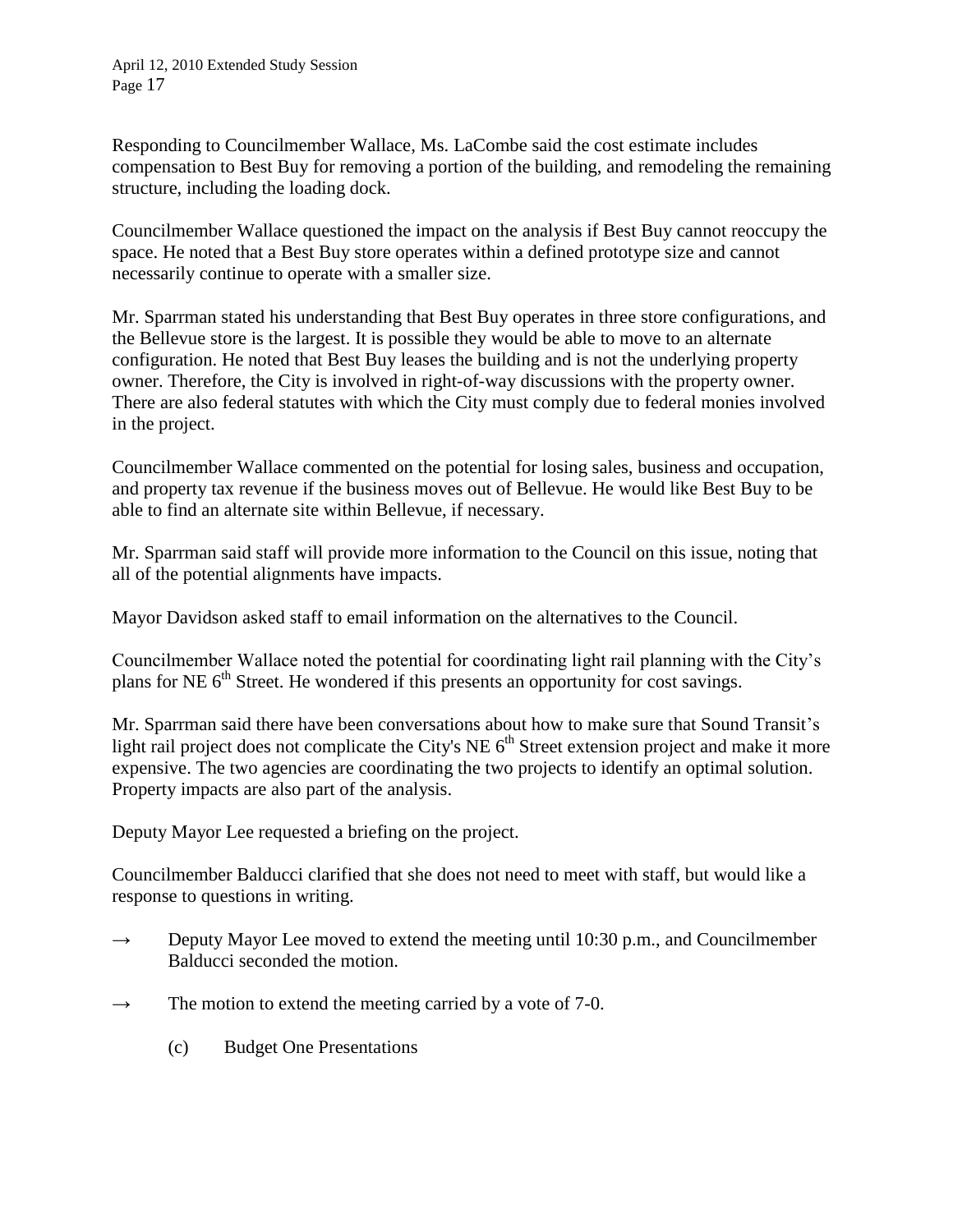April 12, 2010 Extended Study Session Page 18

Brad Miyake, Deputy City Manager, recalled that the Safe Community Results Team provided a presentation to the Council on April 5, and additional Results Teams will present tonight.

Nav Otal, Budget One Project Manager, suggested the Council consider the following questions as it listens to the presentations: 1) Do the factors and sub-factors make sense to you?, 2) Are there factors or sub-factors that you were expecting to see but do not?, and 3) Are there community indicators that you were expecting to see but do not?

Deputy City Attorney Kate Berens introduced the Improved Mobility Outcome Results Team. She reviewed the community values and highlighted the key assumptions. She provided a high level overview of the factors and community indicators.

Councilmember Degginger observed that the connection between the value statements and factors is not clear, and he questioned the definition of terms, for example "efficiency" and "travel time" under the Traffic Flow factor.

Ms. Berens commented that travel time is a theme throughout the Improved Mobility Outcome, and travel time is one of the strategies related to traffic flow. Efficiency refers more to the infrastructure and transportation management systems that contribute to traffic flow, which also improves travel time.

Responding to Councilmember Degginger, Ms. Berens said the team met for approximately six hours a week during the couple of weeks that it was preparing its Request for Results. She estimated that she has spent a total of 20 to 30 hours.

Councilmember Balducci requested an example of a budget proposal and how it would be evaluated against the values, factors, strategies, and indicators of the Improved Mobility Outcome. Ms. Berens briefly outlined an example using the NE 4<sup>th</sup> Street extension project.

Councilmember Balducci commented that the amount of work that goes into something that looks this succinct is probably well worth the 50 to 60 hours, or more. She observed that the land use factor is too buried within the Improved Mobility map and factors. The transportation system is intended to serve the land uses, which she feels is not adequately reflected in the cause and effect map for this Outcome.

Ms. Balducci reiterated her comment from the previous week regarding the community indicators, questioning whether they are meant to reflect what people perceive or the actual conditions. While she wants the community's perceptions to be positive about the City, it is even more important that the transportation system actually functions well.

Ms. Otal acknowledged that the community indicators tend to focus more on perceptions. However, data on actual transportation system performance will be reflected in all of the proposals.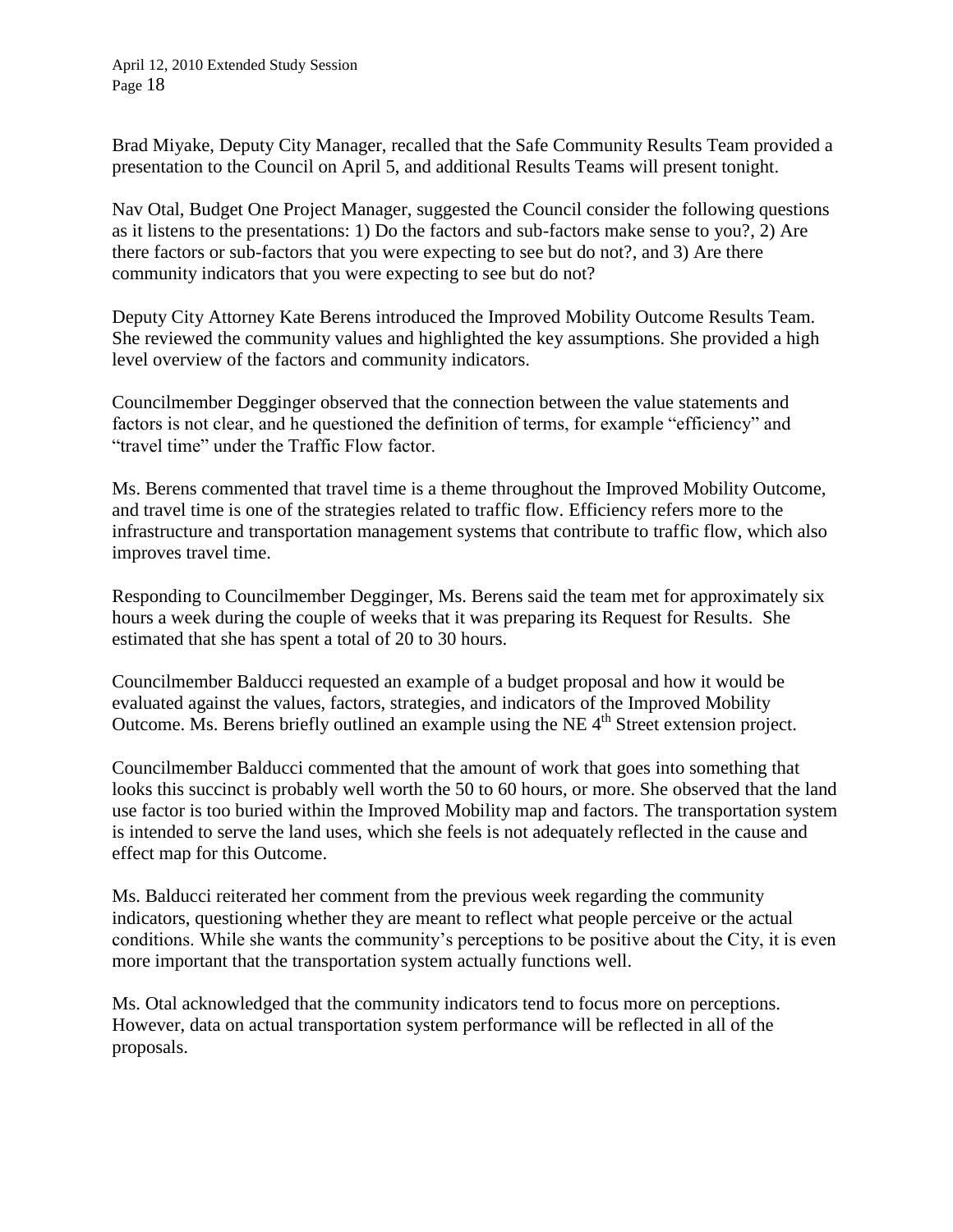April 12, 2010 Extended Study Session Page 19

Ms. Berens noted that staff members drafting the proposals have been instructed to include measures for objectively tracking performance, if applicable to the proposal.

Councilmember Balducci stated that she is hearing that performance measures are applied to specific proposals. She opined that it would make more sense to have overall performance measures associated with each outcome category and its factors.

Councilmember Chelminiak agreed that outcomes create perceptions, but perceptions can be wrong. He shares Ms. Balducci's concerns regarding the issue of perceptions versus reality. He will feel more comfortable seeing tangible results, rather than perceptions, as community indicators.

Deputy Mayor Lee stated that he appreciates the time committed to this new process. He said the Council needs sufficient information to be able to make decisions about what it wants for the community, and what should be funded in the budget.

Tim Stever, Transportation, provided the presentation for the Innovative, Vibrant and Caring Community Outcome Results Team. He introduced the team members, and noted that this team covers two outcome areas (i.e., Innovative, Vibrant and Caring Community; Quality Neighborhoods).

Councilmember Robertson suggested adding a value statement regarding community volunteerism.

Mr. Stever noted that volunteerism is included within the factors under this outcome.

Responding to Councilmember Degginger, Mr. Stever estimated that he has spent approximately 50 hours on the process to date. He has spent four to six hours in meetings during some weeks.

- $\rightarrow$  At 10:30 p.m., Councilmember Chelminiak moved to extend the meeting for another 15 minutes. Councilmember Wallace seconded the motion.
- $\rightarrow$  The motion to extend the meeting carried by a vote of 7-0.

Mike Kattermann, Planning and Community Development, presented the Quality Neighborhoods Outcome values, factors, and community indicators. Anticipating Councilmember Degginger's question, he estimated that he has spent approximately 60 hours working with the Results Team for the two Outcomes.

Deputy Mayor Lee asked that this outcome include education because good schools are an important factor in overall quality of life.

Mayor Davidson encouraged the Council to review the Budget One handbook prior to the next budget discussion, and to come back with feedback and questions for staff.